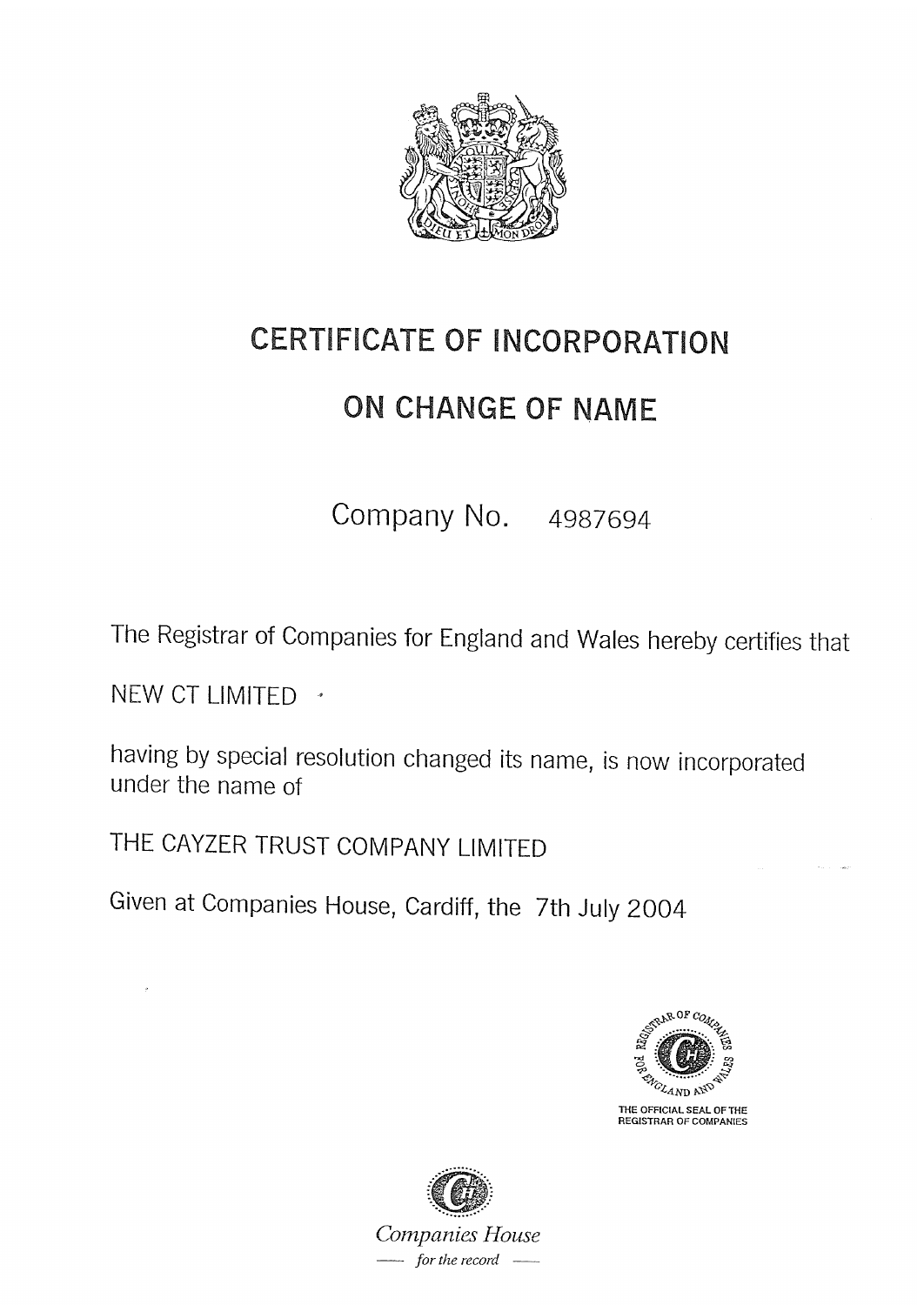

# **CERTIFICATE OF INCORPORATION** ON CHANGE OF NAME

Company No. 4987694

The Registrar of Companies for England and Wales hereby certifies that

TRUSHELFCO (NO.3017) LIMITED

having by special resolution changed its name, is now incorporated under the name of

**NEW CT LIMITED** 

Given at Companies House, London, the 11th February 2004





Companies House - for the record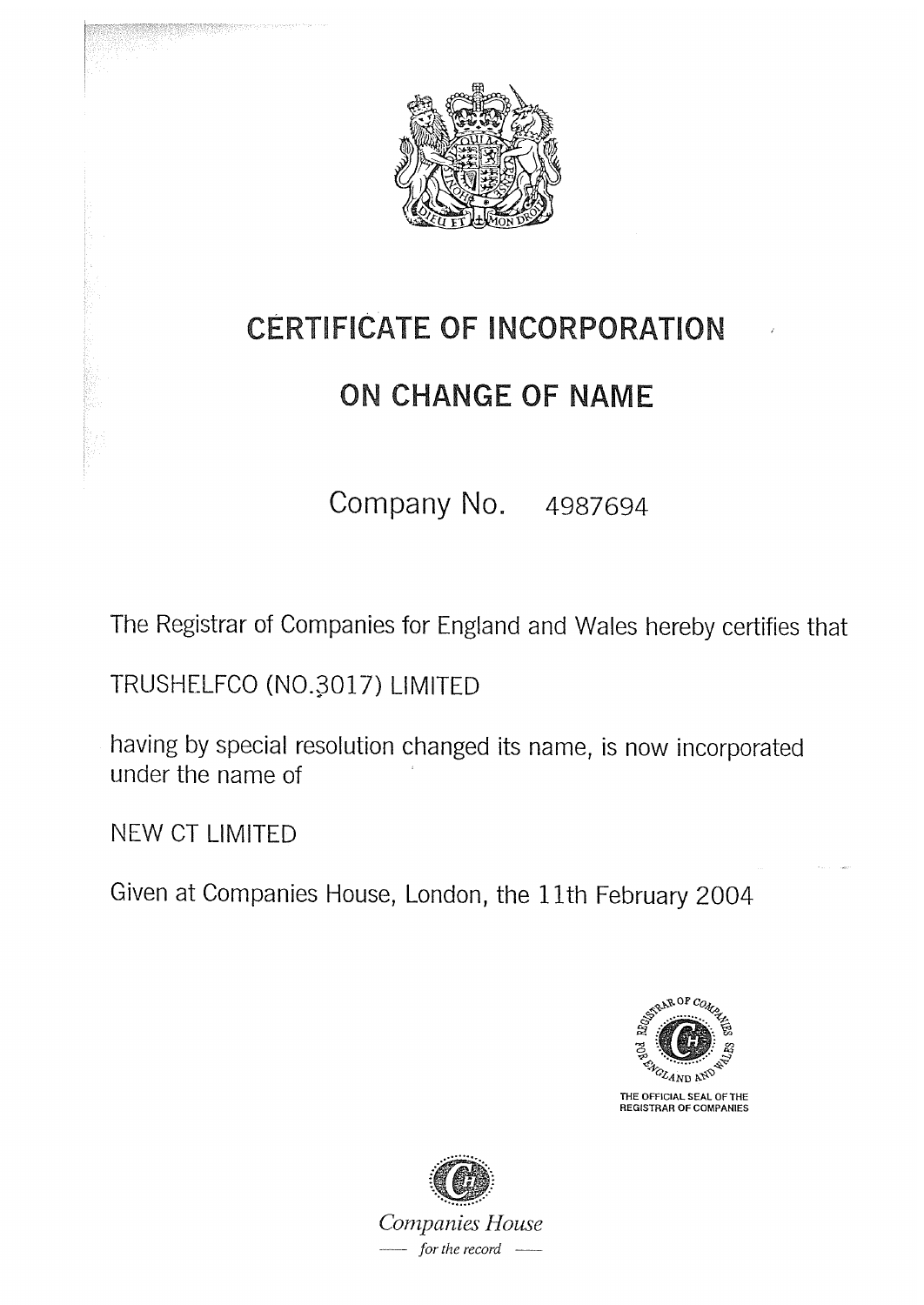

# **CERTIFICATE OF INCORPORATION** OF A PRIVATE LIMITED COMPANY

Company No. 4987694

The Registrar of Companies for England and Wales hereby certifies that TRUSHELFCO (NO.3017) LIMITED

is this day incorporated under the Companies Act 1985 as a private company and that the company is limited.

Given at Companies House, Cardiff, the 8th December 2003



THE OFFICIAL SEAL OF THE<br>REGISTRAR OF COMPANIES



- for the record  $--$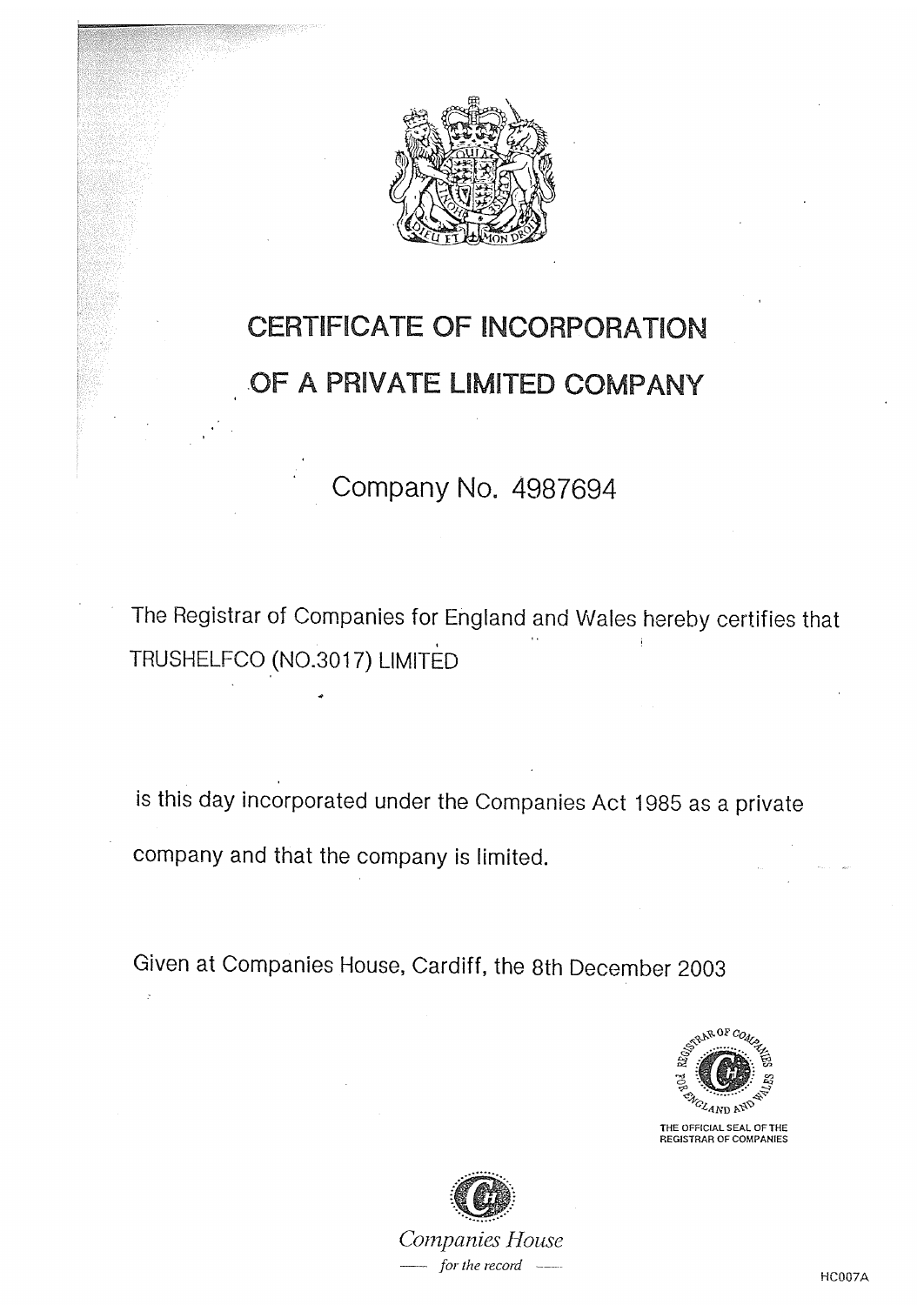**Registered No. 4987694** 

# **The Companies Act 1985 (as Amended)**

# **A PRIVATE COMPANY LIMITED BY SHARES**

## **MEMORANDUM OF ASSOCIATION**

**of** 

## **The Cayzer Trust Company Limited**

- 1. The company's name is "The Cayzer Trust Company Limited"**<sup>1</sup>** .
- 2. The company's registered office is to be situated in England and Wales.
- 3. The objects for which the company is established are:-
- 3.1. To carry on business as a general commercial company and to carry on any trade or business whatsoever.
- 3.2. To acquire any estate or interest in and to take options over, construct, develop or exploit any property, real or personal, and rights of any kind and the whole or any part of the undertaking, assets and liabilities of any person and to act as a holding company.
- 3.3. To provide services of all descriptions.

l

- 3.4. To lend money, and grant or provide credit and financial accommodation to any person and to deposit money with any person.
- 3.5. To invest money of the company in any investments and to hold, sell or otherwise deal with investments or currencies or other financial assets.

**<sup>1</sup>** The company was incorporated on 8 December 2003 under the name "Trushelfco (No. 3017) Limited" and its name was subsequently changed to "New CT Limited" pursuant to a special resolution passed on 11 February 2004. The name of the company was then changed to "The Cayzer Trust Company Limited" pursuant to a special resolution passed on 12 May 2004, which became effective on 7 July 2004.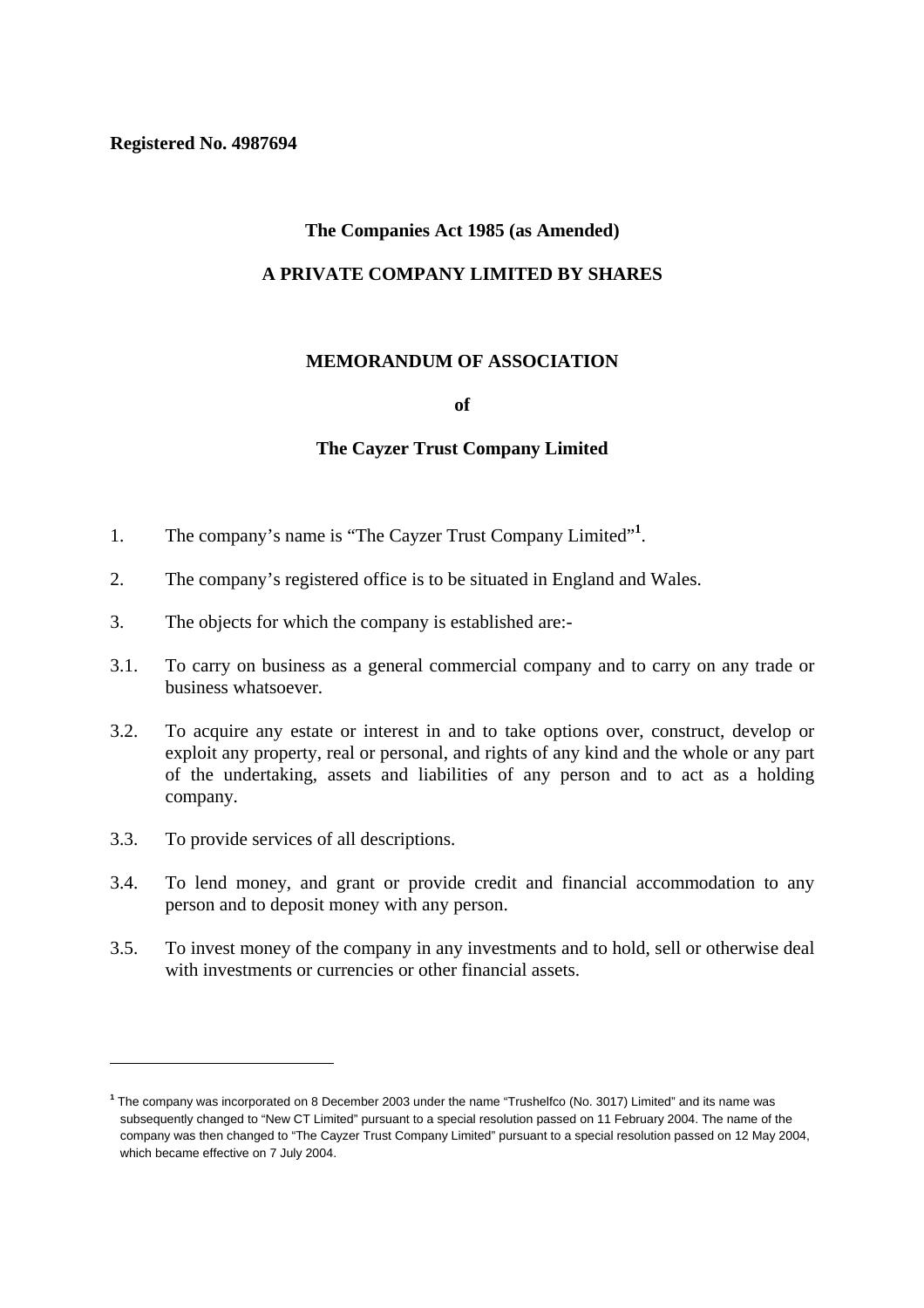- 3.6. To enter into any arrangements with any government or authority or person and to obtain from any government or authority or person any legislation, orders, rights, privileges, franchises and concessions.
- 3.7. To borrow and raise money and accept money on deposit and to secure or discharge any debt or obligation in any manner and in particular (without prejudice to the generality of the foregoing) by mortgages of or charges upon all or any part of the undertaking, property and assets (present and future) and uncalled capital of the company or by the creation and issue of securities.
- 3.8. To enter into any guarantee, contract of indemnity or suretyship and in particular (without prejudice to the generality of the foregoing) to guarantee, support or secure, with or without consideration, whether by personal obligation or by mortgaging or charging all or any part of the undertaking, property and assets (present and future) and uncalled capital of the company or by both such methods or in any other manner, the performance of any obligations or commitments of, and the repayment or payment of the principal amounts of and any premiums, interest, dividends and other moneys payable on or in respect of any securities or liabilities of, any person, including (without prejudice to the generality of the foregoing) any company which is at the relevant time a subsidiary or a holding company of the company or another subsidiary of a holding company of the company or otherwise associated with the company.
- 3.9. To amalgamate or enter into partnership or any profit-sharing arrangement with, or to co-operate or participate in any way with, or to take over or assume any obligation of, or to assist or subsidise any person.
- 3.10. To sell, exchange, mortgage, charge, let, grant licences, easements, options and other rights over, and in any other manner deal with, or dispose of, all or any part of the undertaking, property and assets (present and future) of the company for any or for no consideration and in particular (without prejudice to the generality of the foregoing) for any securities or for a share of profit or a royalty or other periodical or deferred payment.
- 3.11. To issue and allot securities of the company for cash or in payment or part payment for any real or personal property purchased or otherwise acquired by the company or any services rendered to the company or as security for any obligation or amount (even if less than the nominal amount of such securities) or for any other purpose, and to give any remuneration or other compensation or reward for services rendered or to be rendered in placing or procuring subscriptions of, or otherwise assisting in the issue of, any securities of the company or in or about the formation of the company or the conduct or course of its business.
- 3.12. To establish or promote, or concur or participate in establishing or promoting, any company, fund or trust and to subscribe for, underwrite, purchase or otherwise acquire securities of any company, fund or trust and to act as director of and as secretary, manager, registrar or transfer agent for any other company and to act as trustee of any kind and to undertake and execute any trust and any trust business (including the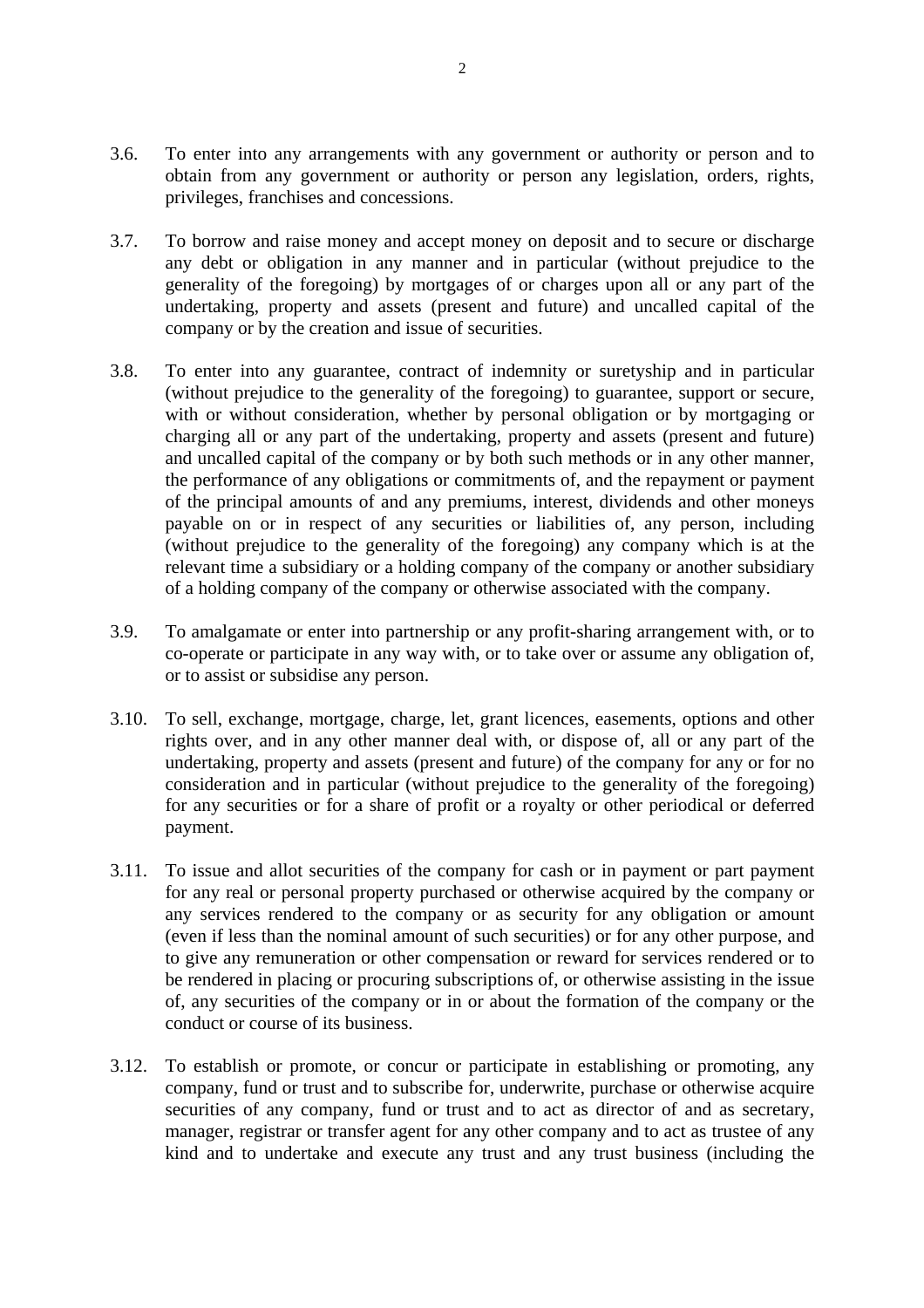business of acting as trustee under wills and settlements and as executor and administrator).

- 3.13. To pay all the costs, charges and expenses preliminary or incidental to the promotion, formation, establishment and incorporation of the company, and to procure the registration or incorporation of the company in or under the laws of any place outside England.
- 3.14. To the extent permitted by law, to give financial assistance for the purpose of the acquisition of shares of the company or any company which is at the relevant time the company's holding company or subsidiary or another subsidiary of any such holding company or for the purpose of reducing or discharging a liability incurred for the purpose of such an acquisition.
- 3.15. To grant or procure the grant of donations, gratuities, pensions, annuities, allowances or other benefits, including benefits on death, to, or purchase and maintain any type of insurance for or for the benefit of, any directors, officers or employees or former directors, officers or employees of the company or any company which at any time is or was a subsidiary or a holding company of the company or another subsidiary of a holding company of the company or otherwise associated with the company or of any predecessor in business of any of them, and to the relations, connections or dependants of any such persons, and to other persons whose service or services have directly or indirectly been of benefit to the company or whom the board of directors of the company considers have any moral claim on the company or to their relations, connections or dependants, and to establish or support any funds, trusts, insurances or schemes or any associations, institutions, clubs or schools, or to do any other thing likely to benefit any such persons or otherwise to advance the interests of such persons or the company or its members, and to subscribe, guarantee or pay money for any purpose likely, directly or indirectly, to further the interests of such persons or the company or its members or for any national, charitable, benevolent, educational, social, public, political, general or useful object.
- 3.16. To cease carrying on or to wind up any business or activity of the company, and to cancel any registration of and to wind up or procure the dissolution of the company in any state or territory.
- 3.17. To distribute any of the property of the company among its creditors and members or any class of either in cash, specie or kind.
- 3.18. To do all or any of the above things or matters in any part of the world and either as principals, agents, contractors, trustees or otherwise and by or through trustees, agents or otherwise and either alone or in conjunction with others.
- 3.19. To carry on any other activity and do anything of any nature which in the opinion of the board of directors of the company is or may be capable of being conveniently carried on or done in connection with the above, or likely directly or indirectly to enhance the value of or render more profitable all or any part of the company's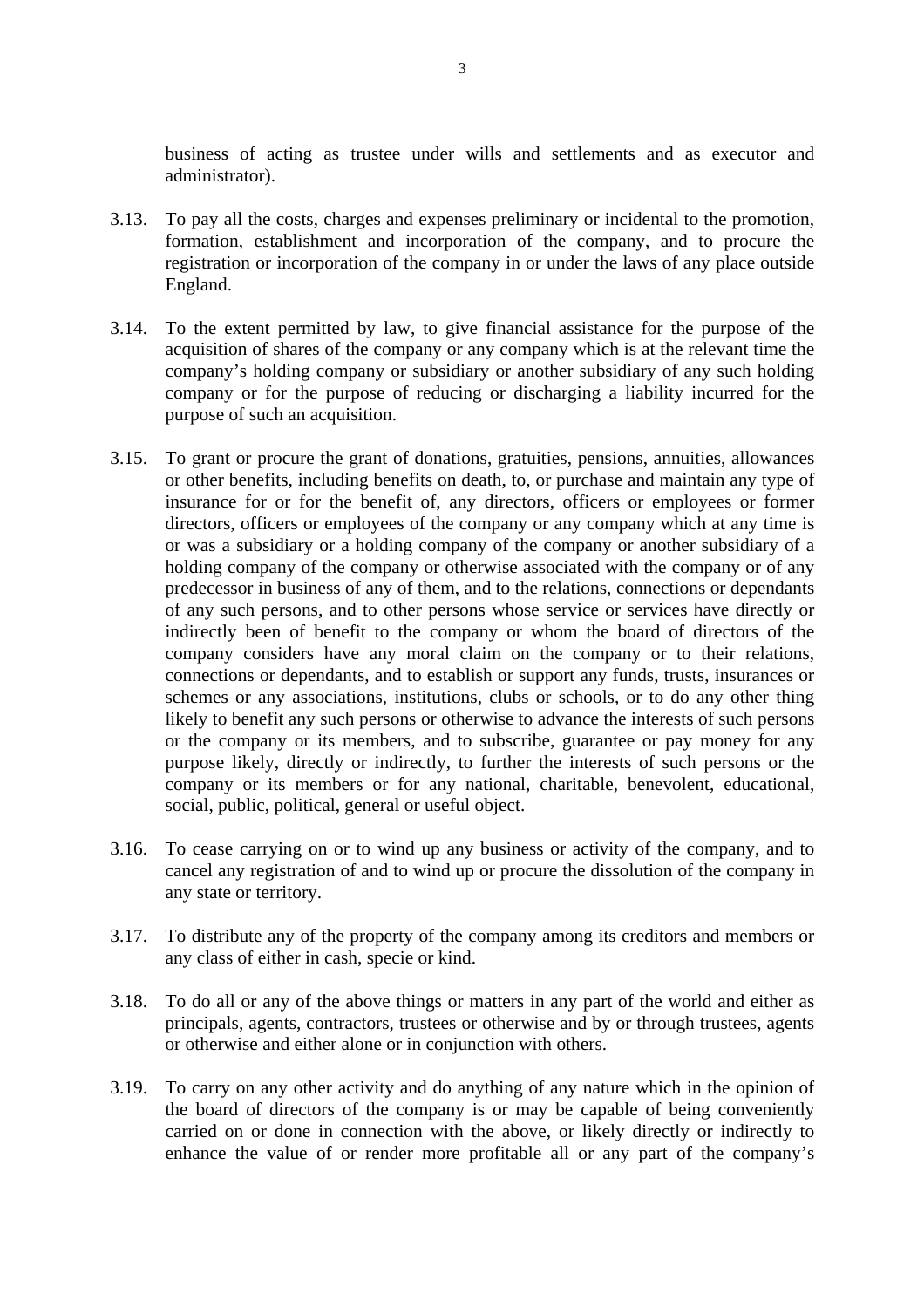undertaking property or assets or otherwise to advance the interests of the company or of its members.

- 3.20. To do any other thing which in the opinion of the board of directors of the company is or may be incidental or conducive to the attainment of the above objects or any of them.
- 3.21. In this clause **"company"**, except where used in reference to this company, shall include any partnership or other body of persons, whether incorporated or not incorporated, and whether formed, incorporated, domiciled or resident in the United Kingdom or elsewhere, **"person"** shall include any company as well as any other legal or natural person, **"securities"** shall include any fully, partly or nil paid or no par value share, stock, unit, debenture, debenture or loan stock, deposit receipt, bill, note, warrant, coupon, right to subscribe or convert, or similar right or obligation, **"and"** and "or" shall mean "and/or" where the context so permits, "other" and **"otherwise"** shall not be construed ejusdem generis where a wider construction is possible, and the objects specified in the different paragraphs of this clause shall not, except where the context expressly requires, be in any way limited or restricted by reference to or inference from the terms of any other paragraph or the name of the company or the nature of any trade or business carried on by the company, or by the fact that at any time the company is not carrying on any trade or business but may be carried out in as full and ample a manner and shall be construed in as wide a sense as if each of those paragraphs defined the objects of a separate distinct and independent company.
- 4. The liability of the members is limited.

l

5. The share capital of the Company is £419,528,985.58 divided into 41,952,898,558 ordinary shares of 1p each**<sup>2</sup>** .

**<sup>2</sup>** The Company was incorporated with a share capital of £100 divided into 100 ordinary shares of £1 each. Upon the registration of a Court order sanctioning the scheme of arrangement of The Cayzer Trust Company Limited (now named Cayzer Limited) on 30 June 2004, pursuant to a special resolution passed on 12 May 2004, (i) each of the ordinary shares was sub-divided into 100 ordinary shares of 1p each; (ii) the authorised share capital of the Company was increased by £499,999,900 to £500,000,000 by the creation of a further 49,999,990,000 ordinary shares of 1p each, and (ii) the share capital of the Company was converted and re-designated into 41,952,898,358 ordinary shares of 1p each, 6,695,708,853 B Shares of 1p each, 1,351,392,589 C Shares of 1p each, and 200 deferred shares of 1p each. Upon the registration of a Court Order confirming the reduction of capital of the Company on 7 July 2004 pursuant to a special resolution passed on 12 May 2004, all of the B Shares and C Shares of 1p each in the capital of the Company were cancelled. Pursuant to a written resolution dated 28 June 2004 and which became effective on 9 July 2004, the 200 deferred shares were converted and re-designated as 200 ordinary shares of 1p each.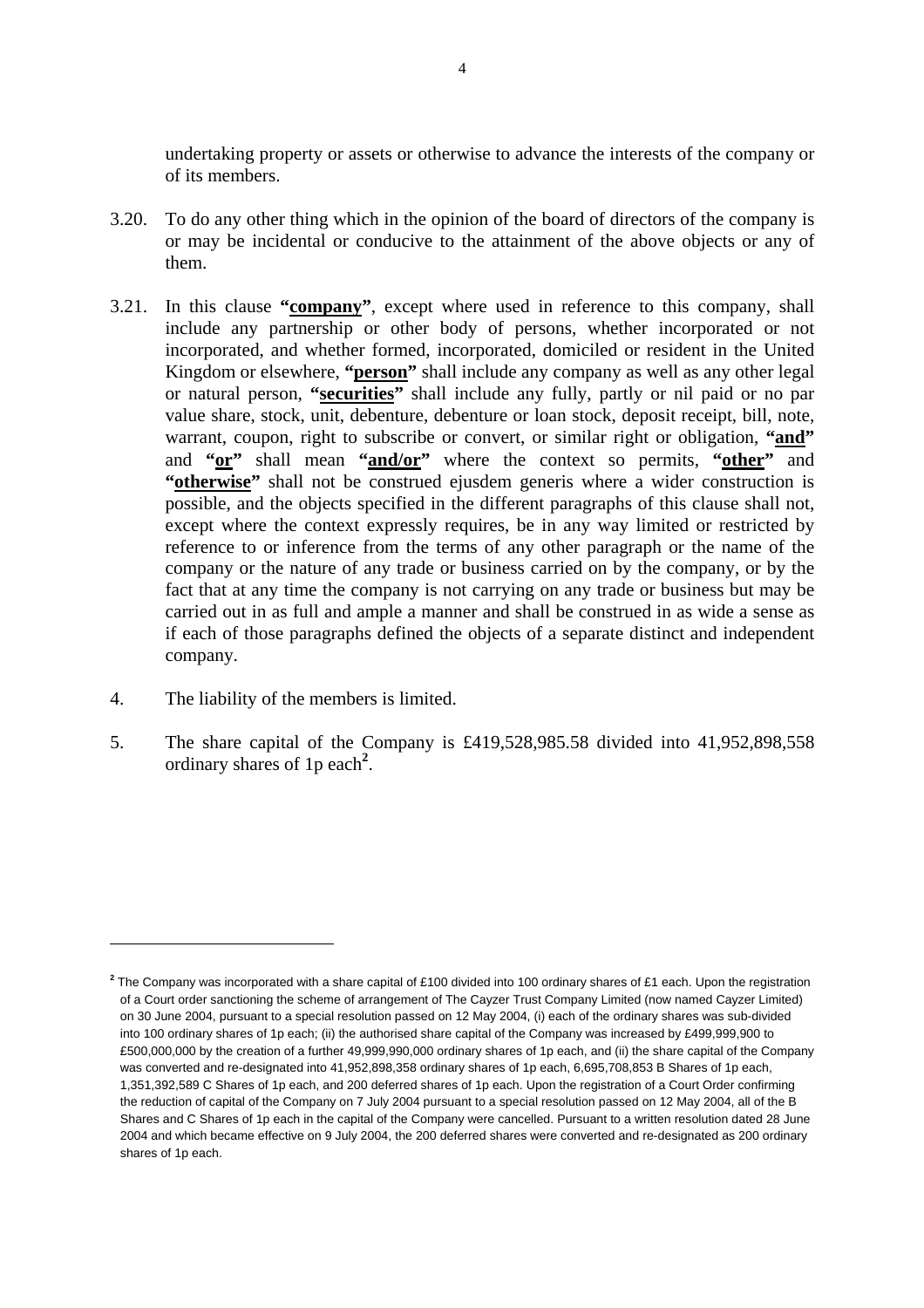| Names and addresses of subscribers |                                                                                             | Number of shares<br>taken by each<br>subscriber |  |
|------------------------------------|---------------------------------------------------------------------------------------------|-------------------------------------------------|--|
| 1.                                 | For and on behalf of<br>TRUCIDATOR NOMINEES LIMITED,<br>2 Lambs Passage,<br>London EC1Y 8BB | One                                             |  |
|                                    | E J Zuercher                                                                                |                                                 |  |
|                                    | <b>Authorised Signatory</b>                                                                 |                                                 |  |
| 2.                                 | For and on behalf of<br>TREXCO LIMITED,<br>2 Lambs Passage,<br>London EC1Y 8BB              | One                                             |  |
|                                    | L J Stoker                                                                                  |                                                 |  |
|                                    | <b>Authorised Signatory</b>                                                                 |                                                 |  |
| Total shares taken                 |                                                                                             | Two                                             |  |

We, the subscribers to this memorandum of association, wish to be formed into a company pursuant to this memorandum, and we agree to take the number of shares shown opposite our respective names.

Dated 8 December 2003

Witness to the above signatures:-

R.H. Smith

J

2 Lambs Passage, London EC1Y 8BB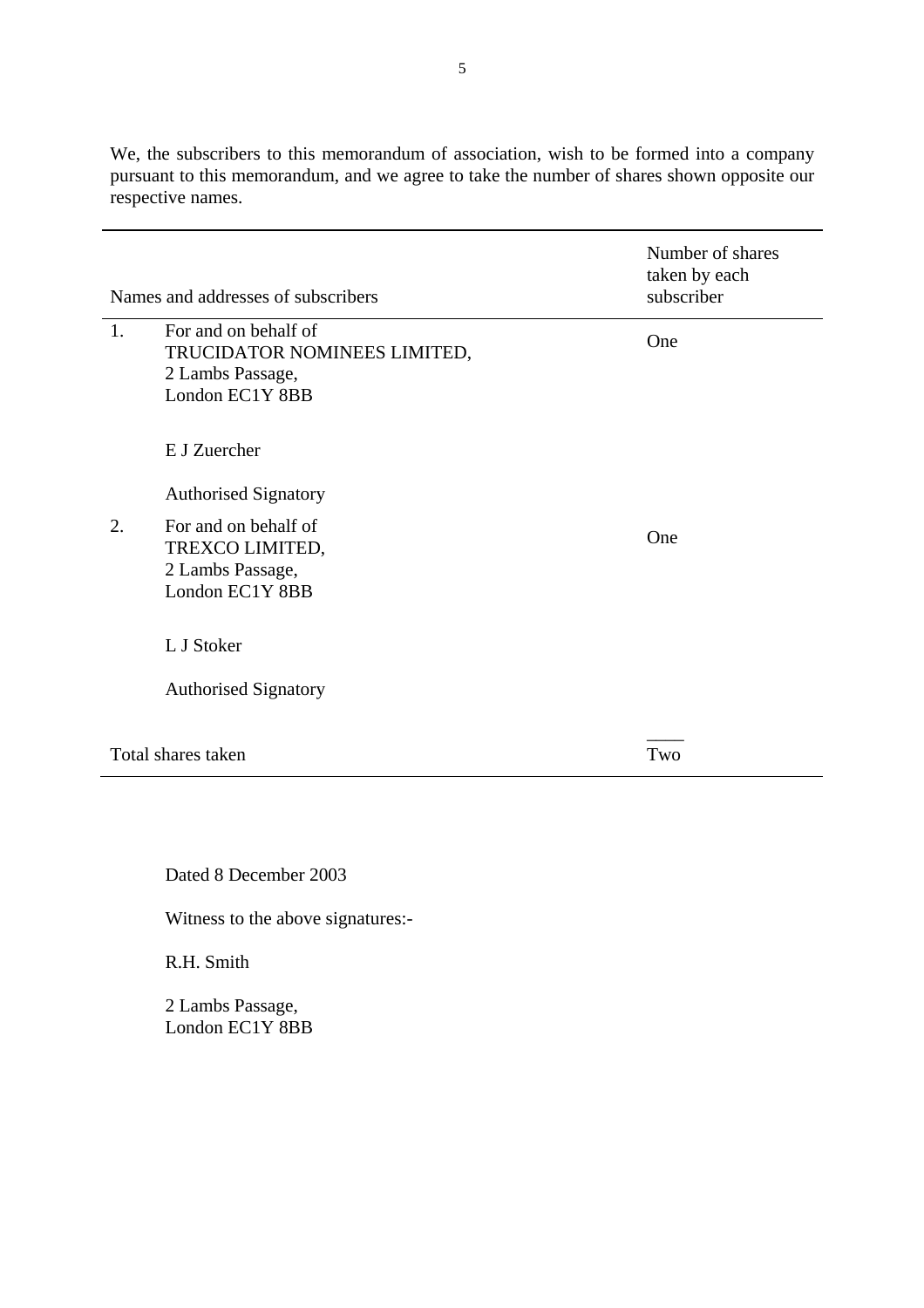#### **ARTICLES OF ASSOCIATION**

#### **OF**

#### **THE CAYZER TRUST COMPANY LIMITED**

#### **(ADOPTED 30 JUNE 2004)**1

#### **INTERPRETATION**

1. In these articles unless there be something in the subject or context inconsistent therewith:

"the Act" means the Companies Act 1985 including any statutory modification or re-enactment thereof for the time being in force;

"**these articles**" means these articles of association as altered from time to time and the expression "this article" shall be construed accordingly;

"**clear days**" in relation to the period of a notice means that period excluding the day when the notice is given or deemed to be given and the day for which it is given or on which it is to take effect;

**"communication"** means the same as in the Electronic Communications Act 2000;

"**the Company**" means The Cayzer Trust Company Limited**2**;

"**the directors**" means the directors for the time being of the Company as a body or quorum present at a meeting of directors;

"**electronic communication**" means the same as in the Electronic Communications Act 2000;

"**executed**" includes any mode of execution;

"**the holder**" in relation to shares means the member whose name is entered in the register of members as the holder of the shares;

"the office" means the registered office of the Company;

"the seal" means the common seal of the Company;

**<sup>1</sup>** These articles were amended pursuant to a special resolution passed on 12 May 2004 and which became effective on 7 July 2004 by the deletion of article 2 and by a special resolution passed on 12 May 2004 and which became effective on 9 July 2004 by the deletion of article 2A.

**<sup>2</sup>** The Company changed its name from New CT Limited to The Cayzer Trust Company Limited on 7 July 2004.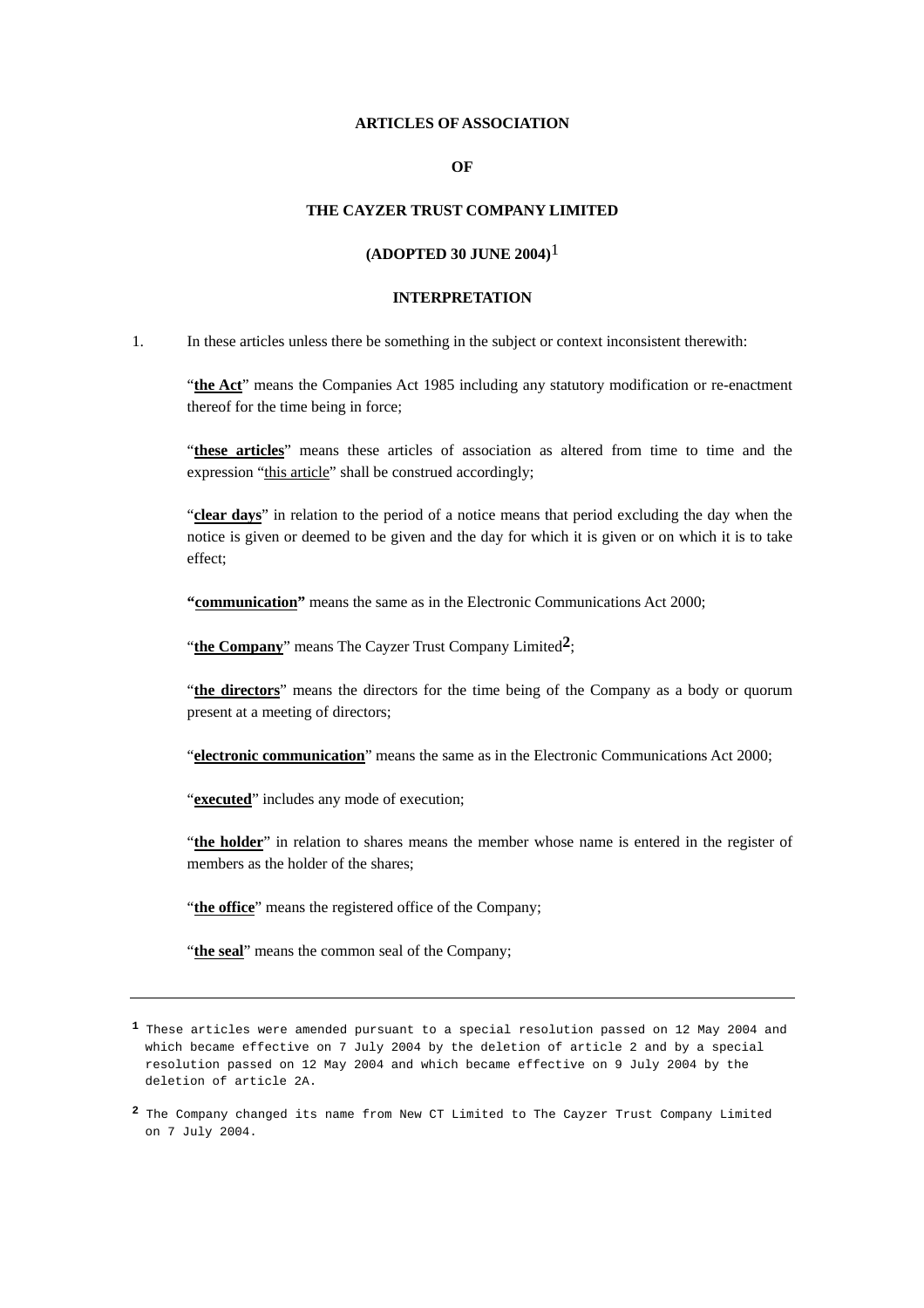"**the secretary**" means the secretary of the Company or any other person appointed to perform the duties of the secretary of the Company, including a joint, assistant or deputy secretary; and

"the United Kingdom" means Great Britain and Northern Ireland.

References to writing include references to any method of representing or reproducing words in a legible and non-transitory form including by way of electronic communications where specifically provided in a particular article or where permitted by the board of directors in its absolute discretion.

Unless the context otherwise requires, words or expressions contained in these articles shall bear the same meaning as in the Act but excluding any statutory modification thereof not in force at the date at which these articles become binding on the Company.

#### **CONSTITUTION AND CAPITAL**

- 2. [Not used]
- 2A. [Not used]
- 3. It is intended that the Company shall be entitled to act as a custodian trustee (under the rules made in that behalf in pursuance of sub-section (3) of Section 4 of the Public Trustee Act, 1906) and thus to be a trust corporation for the purposes of the Settled Land Act, 1925, The Trustee Act, 1925, the Law of Property Act, 1925 and the Administration of Estates Act, 1925 and for any other purposes that may be convenient. Accordingly, so long as the Company does not itself have an issued capital of £250,000 of which at least £100,000 has been paid in cash, then at least one member of the Company shall be a company registered under the Act having a place of business in the United Kingdom and empowered by its constitution to undertake trustee business and having a capital (in stock or shares) for the time being issued of not less than £250,000 of which not less than £100,000 shall have been paid up in cash.
- 4. Subject to the provisions of the Act, without prejudice to any special rights previously conferred on the holders of any existing shares or class of shares, any share in the Company may be issued with such preferred, deferred or other special rights or such restrictions, whether in regard to dividend, voting, return of capital or otherwise as the Company may from time to time by ordinary resolution determine.
- 5. Subject to the provisions of the Act and to any rights attached to existing shares, any shares may, with the sanction of a special resolution, be issued on the terms that they are, or at the option of the Company are, liable to be redeemed on such terms and in such manner as the Company before the issue of the shares may by special resolution determine.
- 6. Subject to the provisions of the Act, if at any time the share capital is divided into different classes of shares, the rights attached to any class may, whether or not the Company is being wound up, be varied either with the consent in writing of the holders of not less than threefourths of the issued shares of that class, or with the sanction of an extraordinary resolution passed at a separate general meeting of the holders of those shares. To every such separate general meeting the provisions of these articles relating to general meetings shall apply, but so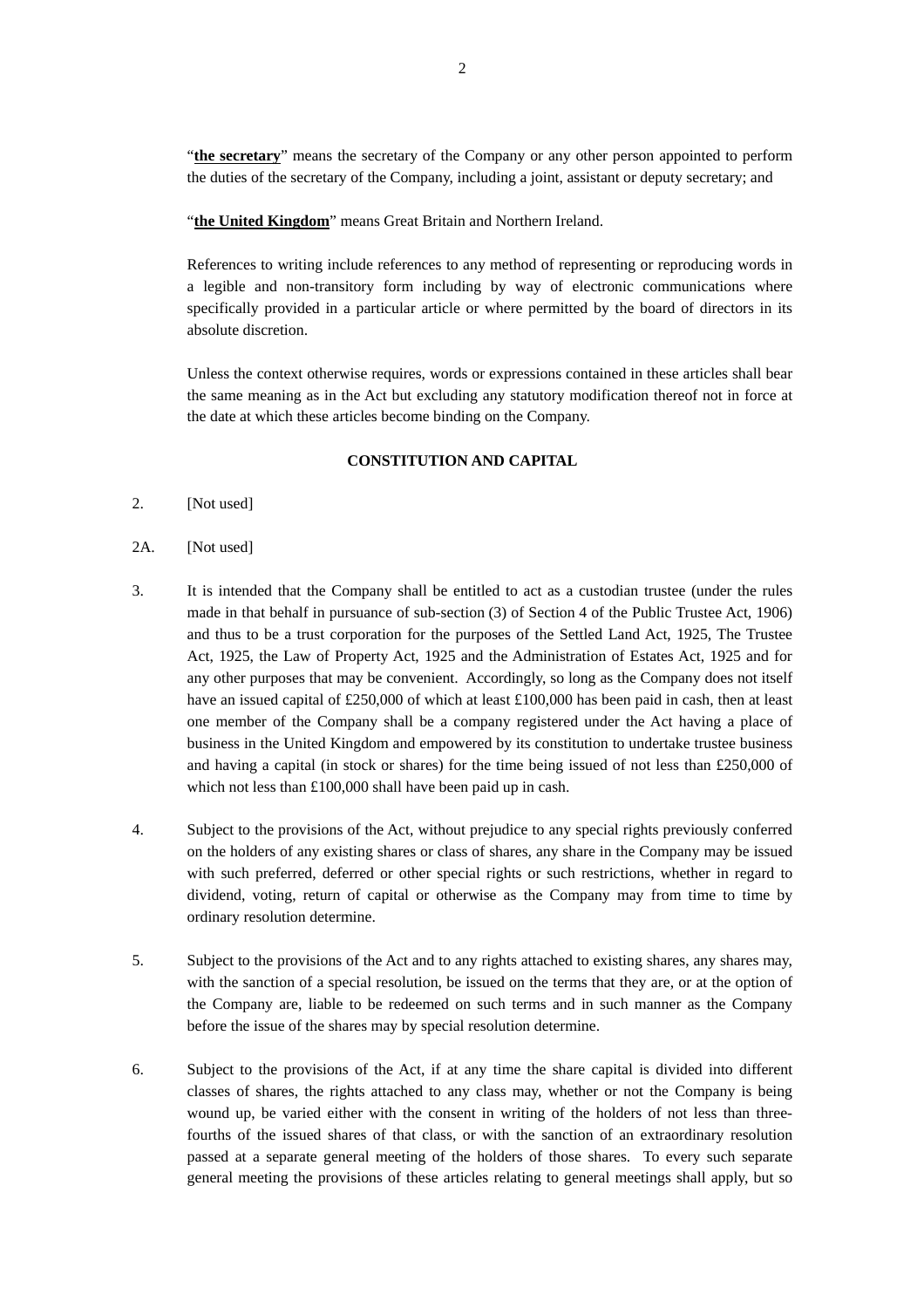that the necessary quorum shall be two persons at least holding or representing by proxy not less than one-third of the issued shares of the class and that any holder of shares of the class present in person or by proxy may demand a poll. The foregoing provisions of this article shall apply to the variation of the special rights attached to some only of the shares of any class as if each group of shares of the class differently treated formed a separate class and their special rights were to be varied.

- 7. The rights conferred upon the holders of the shares of any class issued with preferred or other rights shall not, unless otherwise expressly provided in the rights attaching to those shares of that class, be deemed to be varied by the creation or issue of further shares ranking pari passu with them.
- 8. Subject to the provisions of the Act and these articles and to any resolution passed by the Company and without prejudice to any rights attached to existing shares, the unissued shares of the Company (whether forming part of the original or any increased capital) shall be at the disposal of the board of directors which may allot, grant options over or otherwise deal with or dispose of them to such persons, at such times and for such consideration and upon such terms as the board of directors may decide.
- 9. The Company may in connection with the issue of any shares exercise all powers of paying commission and brokerage conferred or permitted by the Act. Subject to the provisions of the Act, any such commission may be satisfied by the payment of cash or the allotment of fully or partly paid shares or partly in one way and partly in the other.
- 10. Except as ordered by a court of competent jurisdiction or as required by law, no person shall be recognised by the Company as holding any share upon any trust, and (except as otherwise provided by these articles or by law) the Company shall not be bound by or be compelled in any way to recognise (even when having notice thereof) any interest in any share or other rights in respect of any share except an absolute right to the entirety thereof in the registered holder.

#### **SHARE CERTIFICATES**

- 11. Every person whose name is entered as a member in the register of members shall be entitled, without payment, to receive within two months after allotment or lodgement of transfer (or within such other period as the conditions of issue shall provide) one certificate for all his shares of any one class or several certificates each for one or more of his shares upon payment for every certificate after the first of such reasonable sum as the directors may determine. Every certificate shall be sealed with the seal and shall specify the number, class and distinguishing number (if any) of the shares to which it relates and the amount or respective amounts paid up thereon. Provided that in respect of a share or shares held jointly by several persons the Company shall not be bound to issue more than one certificate, and delivery of a certificate for a share or shares to one of several joint holders shall be sufficient delivery to all such holders.
- 12. If a share certificate be defaced, worn-out, lost or destroyed, it may be renewed on such terms (if any) as to evidence and indemnity and the payment of out-of-pocket expenses reasonably incurred by the Company in investigating evidence as the directors may determine but otherwise free of charge, and (in the case of defacement and wearing-out) on delivery up of the old certificate.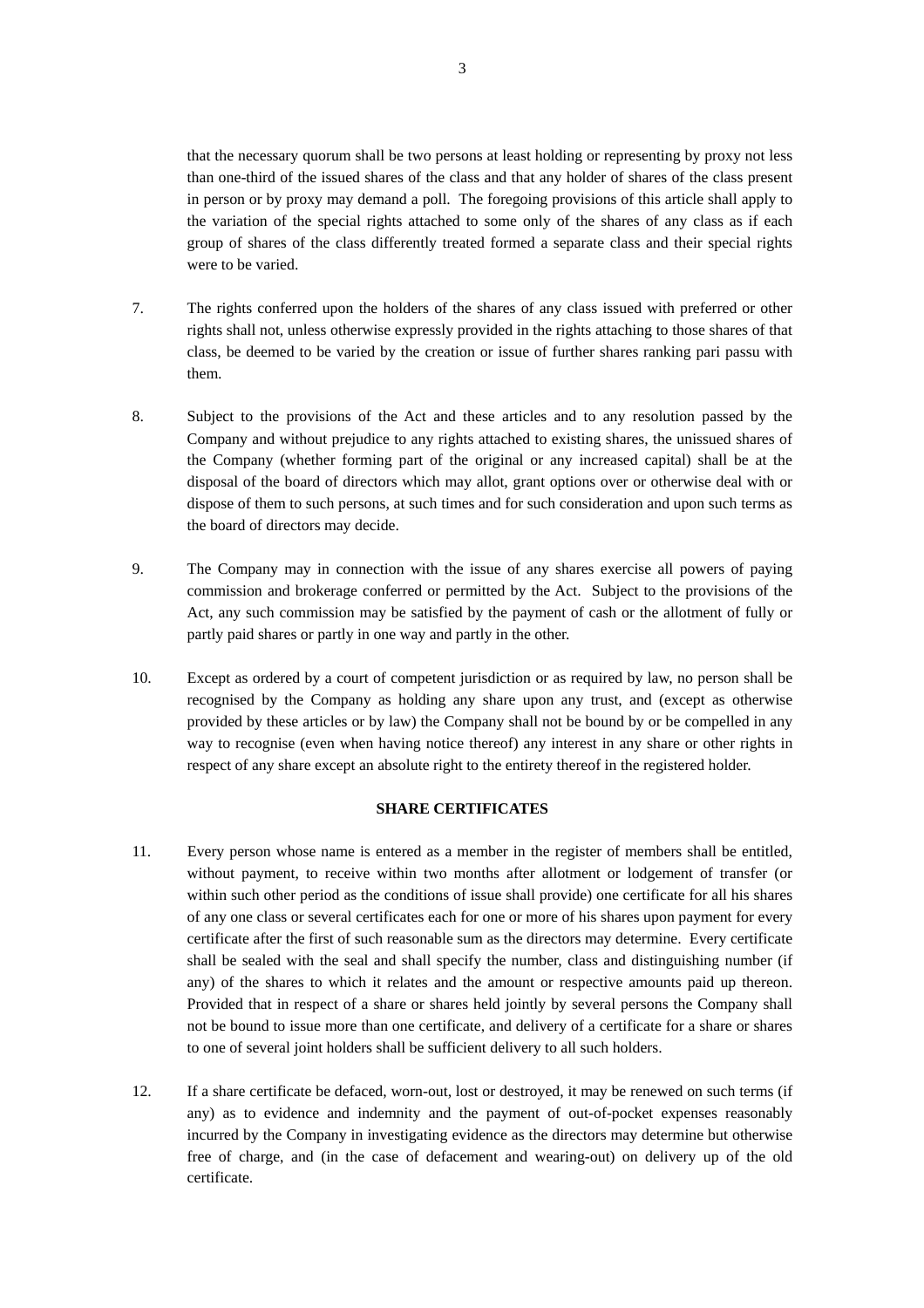#### **PURCHASE OF OWN SHARES**

13. Subject to the provisions of the Act, the Company may purchase its own shares (of any class including any redeemable shares) at any time and, if it is a private company, make a payment in respect of the redemption or purchase of its own shares otherwise than out of distributable profits of the Company or the proceeds of a fresh issue of shares.

#### **LIEN**

- 14. The Company shall have a first and paramount lien on every share registered in the name of any person (not being a fully paid share) for all moneys (whether presently payable by him or his estate to the Company or not) payable at the fixed time or called in respect of that share; but the directors may at any time declare any share to be wholly or in part exempt from the provisions of this article. The Company's lien, if any, on a share shall extend to any amount payable thereon.
- 15. The Company may sell, in such manner as the directors think fit, any shares on which the Company has a lien, but no sale shall be made unless a sum in respect of which the lien exists is presently payable, nor until the expiration of fourteen clear days after a notice in writing, demanding payment of such part of the amount in respect of which the lien exists as is presently payable and stating that if the notice is not complied with the shares may be sold, has been given to the registered holder for the time being of the share, or the person entitled thereto by reason of his death or bankruptcy.
- 16. To give effect to any such sale the directors may authorise some person to execute an instrument of transfer of the shares sold to the purchaser. The purchaser shall be registered as the holder of the shares comprised in any such transfer, and he shall not be bound to see to the application of the purchase money, nor shall his title to the shares be affected by any irregularity or invalidity in the proceedings in reference to the sale.
- 17. The net proceeds of the sale, after payment of costs, shall be applied in payment of such part of the amount in respect of which the lien exists as is presently payable, and the residue, if any, shall (upon surrender to the Company for cancellation of the certificate for the shares sold and subject to a like lien for sums not presently payable as existed upon the shares before the sale) be paid to the person entitled to the shares at the date of the sale.

#### **CALLS ON SHARES**

18. Subject to the terms of allotment, the directors may from time to time make calls upon the members in respect of any moneys unpaid on their shares (whether on account of the nominal value of the shares or by way of premium) and not by the terms of allotment thereof made payable at fixed times, provided that at least fourteen clear days' notice is given of each call, and each member shall pay to the Company as required by the notice the amount called on his shares. A call may, before receipt by the Company of any sum due thereunder, be revoked in whole or part and payment of a call may be postponed in whole or part as the directors may determine. A person upon whom a call is made shall remain liable for calls made upon him notwithstanding the subsequent transfer of the shares in respect whereof the call was made.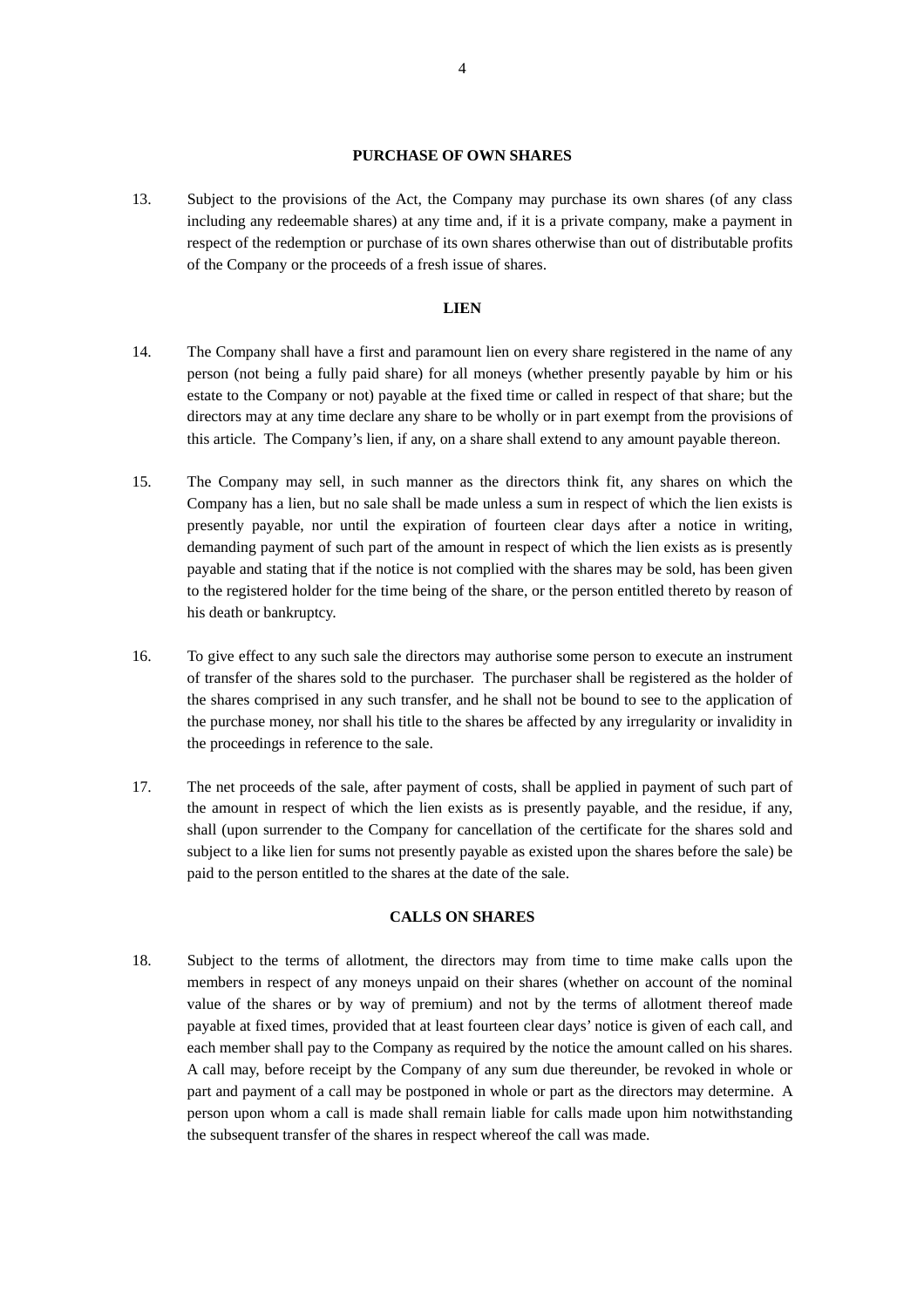- 19. A call shall be deemed to have been made at the time when the resolution of the directors authorising the call was passed and may be required to be paid by instalments.
- 20. The joint holders of a share shall be jointly and severally liable to pay all calls in respect of the share.
- 21. If a call remains unpaid after it has become due and payable the person from whom it is due and payable shall pay interest on the amount unpaid from the day it became due and payable to the time of actual payment at such rate not exceeding the appropriate rate (as defined by the Act) as the directors may determine, but the directors shall be at liberty to waive payment of such interest wholly or in part.
- 22. Any amount payable in respect of a share on allotment or at any fixed date, whether on account of the nominal value of the share or by way of premium or as an instalment of a call, shall for the purposes of these articles be deemed to be a call and if it is not paid the provisions of these articles shall apply as if that amount had become due and payable by virtue of a call.
- 23. Subject to the terms of allotment, the directors may on or before the issue of shares differentiate between the allottees or holders as to the amount of calls to be paid and the times of payment.
- 24. The directors may, if they think fit, receive from any member willing to advance the same, all or any part of the moneys uncalled and unpaid upon any shares held by him, and upon all or any of the moneys so advanced may (until the same would, but for such advance, become payable) pay interest at such rate not exceeding (unless the Company in general meeting shall otherwise direct) the appropriate rate (as defined by the Act), as may be agreed upon between the directors and the member paying such sum in advance.

### **TRANSFER OF SHARES**

- 25. Subject to articles 26 and 27, the instrument of transfer of a share may be in any usual form or in any other form which the directors may approve and shall be executed by or on behalf of the transferor and, unless the share is fully paid, by or on behalf of the transferee.
- 26. The directors may, in their absolute discretion and without assigning any reason therefor, and shall, in the case of any transfer the registration of which would affect the Company's position as a trust corporation, decline to register any transfer of any share whether or not it is a fully paid share.
- 27. The directors may refuse to register the transfer of a share which is not fully paid to a person of whom they do not approve and they may refuse to register the transfer of a share on which the Company has a lien. They may also refuse to register a transfer unless:
	- (A) the instrument of transfer is lodged at the office or at such other place as the directors may appoint and is accompanied by the certificate for the shares to which it relates, and such other evidence as the directors may reasonably require to show the right of the transferor to make the transfer;
	- (B) the transfer is in favour of not more than four transferees; and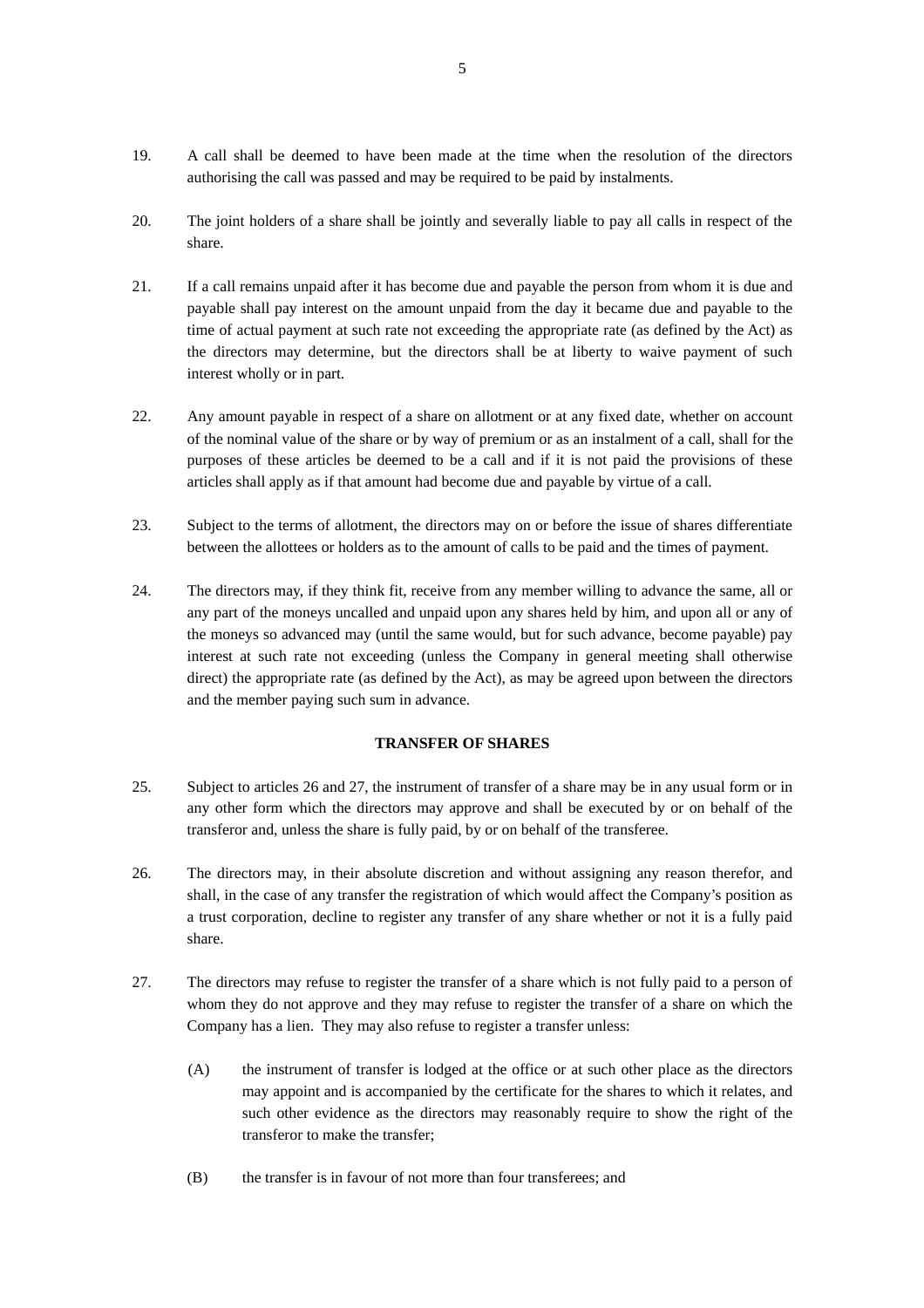- (C) the transfer is in respect of only one class of shares.
- 28. If the directors refuse to register a transfer they shall within two months after the date on which the transfer was lodged with the Company send to the transferee notice of the refusal.
- 29. The transferor of a share shall be deemed to remain holder of the share concerned until the name of the transferee is entered in the register of members in respect thereof.
- 30. The registration of transfers may be suspended at such times and for such periods as the directors may from time to time determine, provided always that such registration shall not be suspended for more than thirty days in any year.
- 31. No fee shall be charged for the registration of an instrument of transfer or other document relating to or affecting the title to any share.
- 32. The Company shall be entitled to retain any instrument of transfer which is registered, but an instrument of transfer which the directors refuse to register shall be returned to the person lodging it when notice of the refusal is given.

#### **TRANSMISSION OF SHARES**

- 33. In case of the death of a member the survivor or survivors where the deceased was a joint holder, and his personal representatives where he was a sole holder or the only survivor of joint holders, shall be the only persons recognised by the Company as having any title to his interest in the shares; but nothing herein contained shall release the estate of a deceased member from any liability in respect of any share which had been jointly held by him.
- 34. Any person becoming entitled to a share in consequence of the death or bankruptcy of a member may, upon such evidence being produced as the directors may properly require, elect either to become registered as holder of the share or to have some person nominated by him registered as the transferee thereof, but the directors shall, in either case, have the same right to decline or suspend registration as they would have had in the case of a transfer of the share by that member before his death or bankruptcy, as the case may be.
- 35. If the person so becoming entitled shall elect to be registered himself as the holder he shall deliver or send to the Company notice in writing signed by him, stating that he so elects. If he shall elect to have another person registered he shall execute an instrument of transfer of the share to that person. All the limitations, restrictions and provisions of these articles relating to the transfer of shares shall apply to any such notice or instrument of transfer as if it were an instrument of transfer executed by the member and the death or bankruptcy of the member had not occurred.
- 36. A person becoming entitled to a share by reason of the death or bankruptcy of a member shall be entitled to the same dividends and other rights to which he would be entitled if he were the holder of the share, except that he shall not, before being registered as the holder of the share, be entitled to attend or vote at any meeting of the Company or at any separate meeting of the holders of any class of shares in the Company. Provided always that the directors may at any time give notice requiring any such person to elect either to be registered himself or to transfer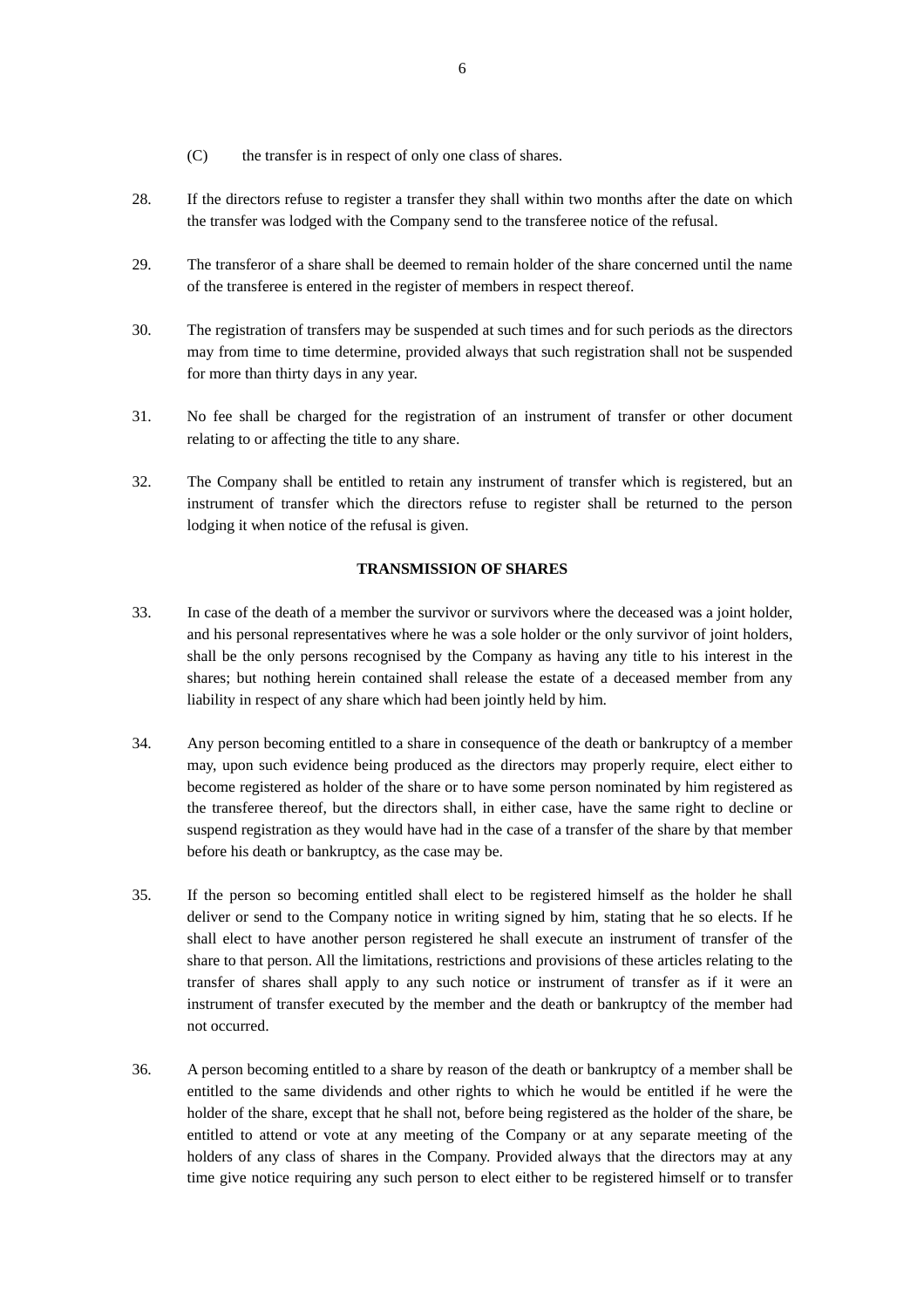the share, and if the notice is not complied with within ninety days the directors may thereafter withhold payment of all dividends, bonuses or other moneys payable in respect of the share until the requirements of the notice have been complied with.

#### **FORFEITURE OF SHARES**

- 37. If any call or instalment of a call remains unpaid on any share after the day appointed for payment thereof, the directors may, at any time thereafter during such time as any part of the call or instalment remains unpaid, serve a notice on the holder requiring payment of so much of the call or instalment as is unpaid, together with any interest which may have accrued and any expenses incurred by the Company by reason of such non-payment.
- 38. The notice shall name a further day (not being less than fourteen clear days from the date of the notice) on or before which, and the place where, payment required by the notice is to be made, and shall state that in the event of non-payment on or before the day appointed, the shares in respect of which the call was made or instalment is payable will be liable to be forfeited.
- 39. If the notice is not complied with, any share in respect of which the notice was given may, at any time before the payment of all calls or instalments and interest and expenses due in respect of it has been made, be forfeited by a resolution of the directors to that effect. Such forfeiture shall include all dividends declared or other moneys payable in respect of the forfeited shares and not paid before the forfeiture.
- 40. Subject to the provisions of the Act, a forfeited share may be sold, re-allotted or otherwise disposed of on such terms and in such manner as the directors think fit, to the person who was before the forfeiture the holder or to any other person, and at any time before a sale, re-allotment or other disposition, the forfeiture may be cancelled on such terms as the directors think fit. Where for the purposes of its disposal a forfeited share is to be transferred to any person the directors may authorise some person to execute an instrument of transfer to that person.
- 41. A person any of whose shares have been forfeited shall cease to be a member in respect of the forfeited shares and shall surrender to the Company for cancellation the certificate or certificates for the shares forfeited, but shall, notwithstanding, remain liable to pay to the Company all moneys which, at the date of forfeiture, were payable by him to the Company in respect of those shares with interest at the rate at which interest was payable on those moneys before forfeiture or, if no interest was so payable, at the appropriate rate (as defined in the Act) from the date of forfeiture until payment but the directors may waive payment wholly or in part or enforce payment without any allowance for the value of the shares at the time of forfeiture or for any consideration received on their disposal.
- 42. A statutory declaration in writing that the declarant is a director or the secretary of the Company, and that a share in the Company has been duly forfeited on a date stated in the declaration shall be conclusive evidence of the facts stated in it as against all persons claiming to be entitled to the share. The declaration shall (subject to the execution of an instrument of transfer if necessary) constitute good title to the share and the person to whom the share is sold or otherwise disposed of shall not be bound to see to the application of the purchase money, if any, nor shall his title to the share be affected by any irregularity or invalidity in the proceedings in reference to the forfeiture, sale or disposal of the share.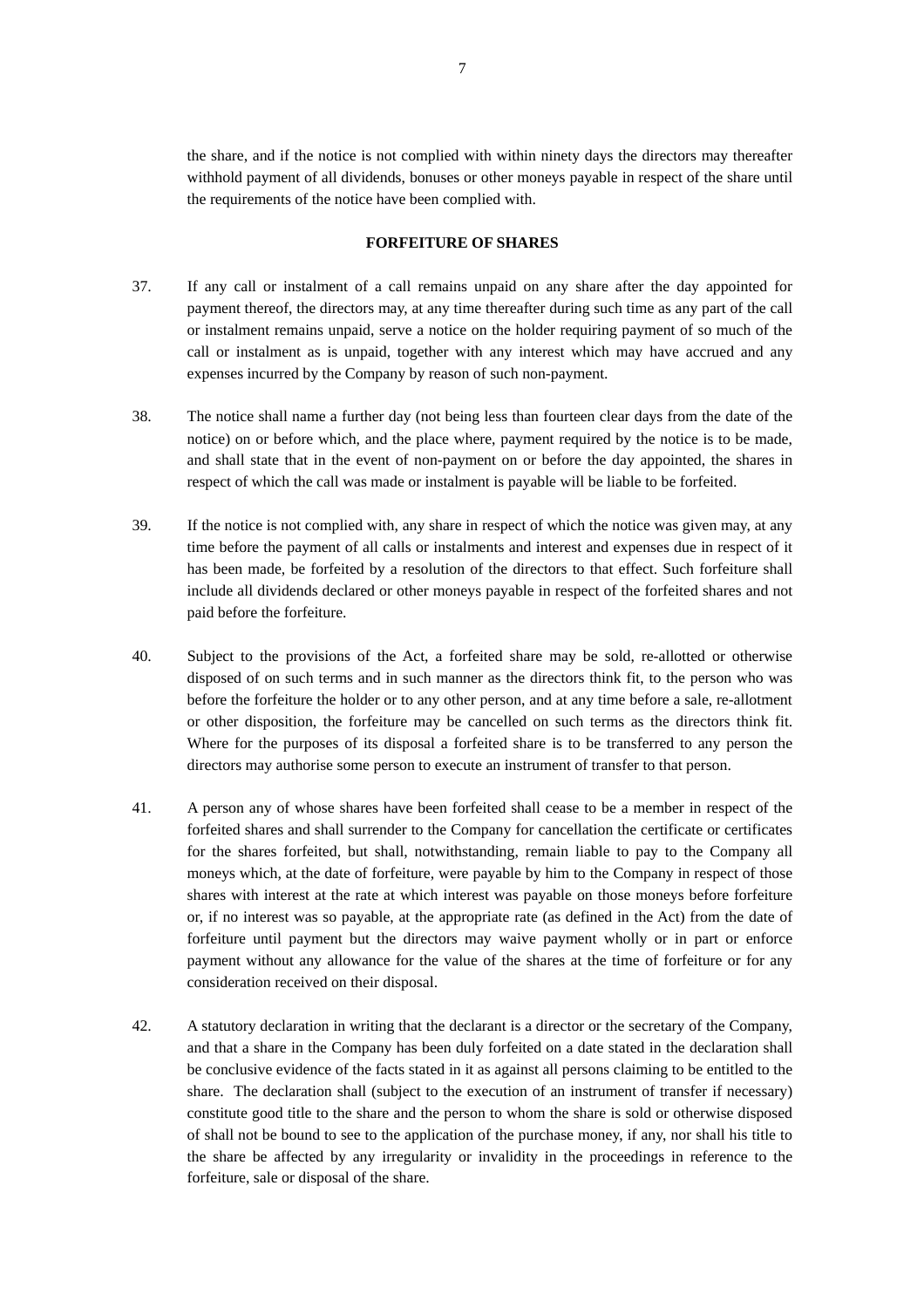#### **ALTERATIONS OF CAPITAL**

- 43. The Company may by ordinary resolution:
	- (A) increase its share capital by such sum to be divided into shares of such amount as the resolution shall prescribe;
	- (B) consolidate, or consolidate and then sub-divide, all or any of its share capital into shares of a larger amount than its existing shares;
	- (C) subject to the provisions of the Act, sub-divide its shares, or any of them, into shares of a smaller amount than its existing shares and the resolution may determine that, as between the shares resulting from the sub-division, any of them may have any preference or advantage as compared with the others; and
	- (D) cancel any shares which, at the date of the passing of the resolution have not been taken or agreed to be taken by any person and diminish the amount of its share capital by the amount of the shares so cancelled.
- 44. Subject to the provisions of the Act, the Company may by special resolution reduce its share capital, any capital redemption reserve and any share premium account or other undistributable reserve in any way.
- 45. Whenever as a result of a consolidation of shares any members would become entitled to fractions of a share, the directors may, on behalf of those members, sell the shares representing the fractions for the best price reasonably obtainable to any person (including, subject to the provisions of the Act, the Company) and distribute the net proceeds of sale in due proportion among those members, and the directors may authorise some person to execute an instrument of transfer of the shares to, or in accordance with the directions of, the purchaser. The transferee shall not be bound to see to the application of the purchase money nor shall his title to the shares be affected by any irregularity in or invalidity of the proceedings in reference to the sale.

#### **GENERAL MEETINGS**

- 46. The Company must hold an annual general meeting each year in addition to any other general meetings held in the year; and not more than fifteen months shall elapse between the date of one annual general meeting of the Company and that of the next. The directors will decide when and where it is to be held. The notice calling the meeting must state that the meeting is the annual general meeting.
- 47. All general meetings other than annual general meetings shall be called extraordinary general meetings.
- 48. The directors may, whenever they think fit, convene an extraordinary general meeting, and extraordinary general meetings shall also be convened on such requisition of members, or in default, may be convened by such requisitionists, as provided by the Act. If at any time there are not within the United Kingdom sufficient directors to call a general meeting, any director or any member of the Company may call a general meeting.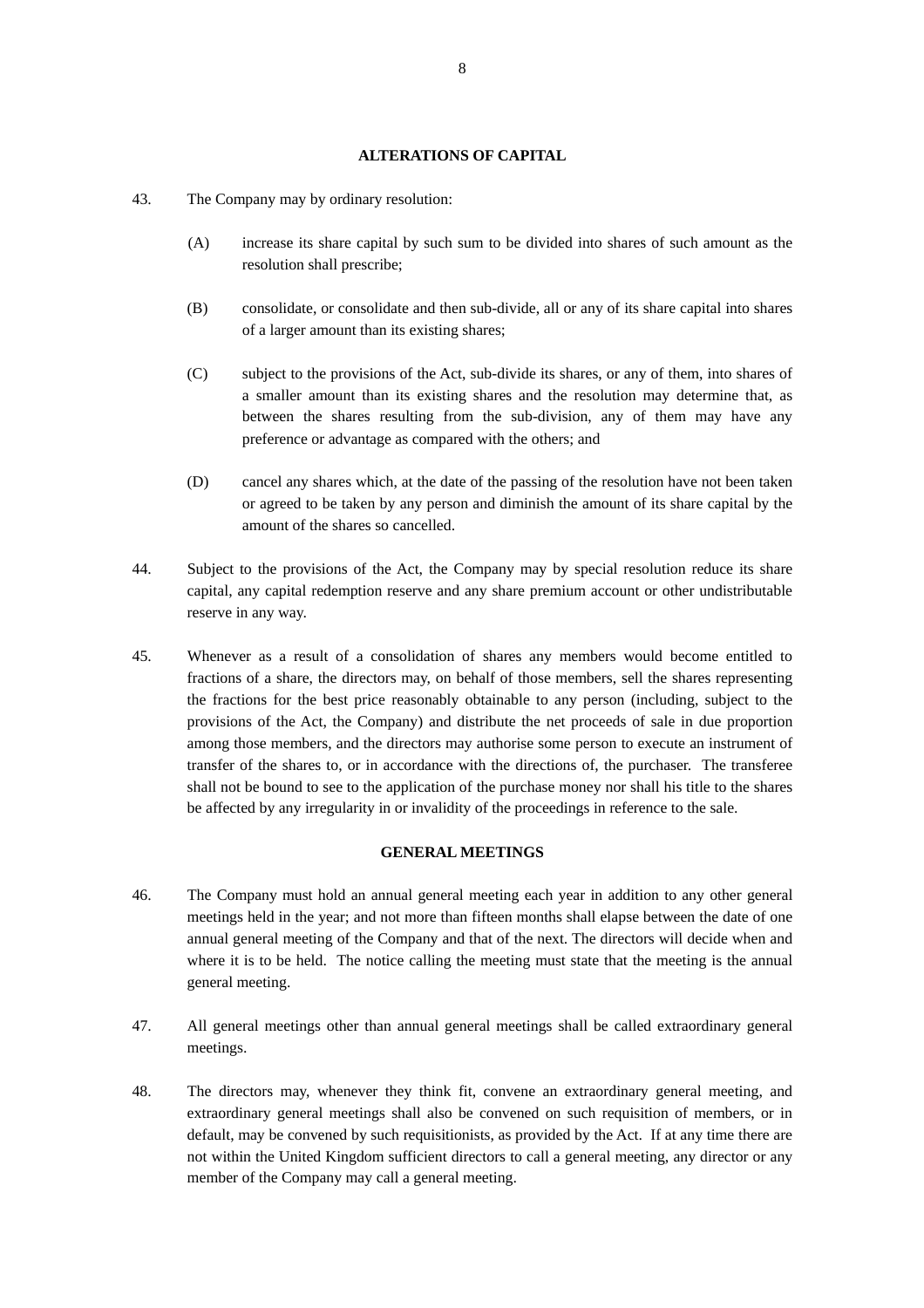#### **NOTICE OF GENERAL MEETINGS**

- 49. An annual general meeting and an extraordinary general meeting called for the passing of a special resolution or a resolution appointing a person as a director shall be called by at least twenty-one clear days' notice in writing. All other extraordinary general meetings shall be called by at least fourteen clear days' notice in writing. The notice shall specify the place, the day and the time of the meeting and the general nature of that business. In this article references to "in writing" may, should the directors so resolve, include the use of electronic communications, subject to such terms and conditions as the board of directors may decide.
- 50. A general meeting of the Company may be called by shorter notice if it is so agreed:
	- (A) in the case of an annual general meeting, by all the members entitled to attend and vote thereat; and
	- (B) in the case of any other meeting, by a majority in number of the members having a right to attend and vote at the meeting, being a majority together holding not less than ninetyfive per cent. in nominal value of the shares giving that right.
- 51. The accidental omission to give notice of a meeting to, or the non-receipt of notice of a meeting by, any person entitled to receive notice shall not invalidate the proceedings at that meeting.

#### **PROCEEDINGS AT GENERAL MEETINGS**

- 52. No business shall be transacted at any general meeting unless a quorum of members is present at the time when the meeting proceeds to business; save as otherwise provided by these articles, two persons entitled to vote upon the business to be transacted each being a member or a proxy for a member or a duly authorised representative of a corporation shall be a quorum.
- 53. If within half-an-hour from the time appointed for the meeting a quorum is not present, or if during a meeting such a quorum ceases to be present, the meeting, if convened by or upon the requisition of members, shall be dissolved; in any other case it shall stand adjourned to the same day in the next week, at the same time and place or to such other day and at such other time and place as the directors may determine, and if at the adjourned meeting a quorum is not present within half-an-hour from the time appointed for the meeting the members present in person or by proxy or by a duly authorised representative shall be a quorum.
- 54. The chairman, if any, of the board of directors or in his absence some other director nominated by the directors shall preside as chairman at every general meeting of the Company, or if there is no such chairman or if at any meeting neither the chairman nor such other director (if any) be present within fifteen minutes after the time appointed for the holding of the meeting or if neither the chairman nor such other director is willing to act, the directors present shall elect one of their number to be chairman of the meeting and, if there is only one director present and willing to act, he shall be chairman.
- 55. If at any meeting no director is willing to act as chairman or if no director is present within fifteen minutes after the time appointed for holding the meeting, the members present and entitled to vote shall choose one of their number to be chairman of the meeting.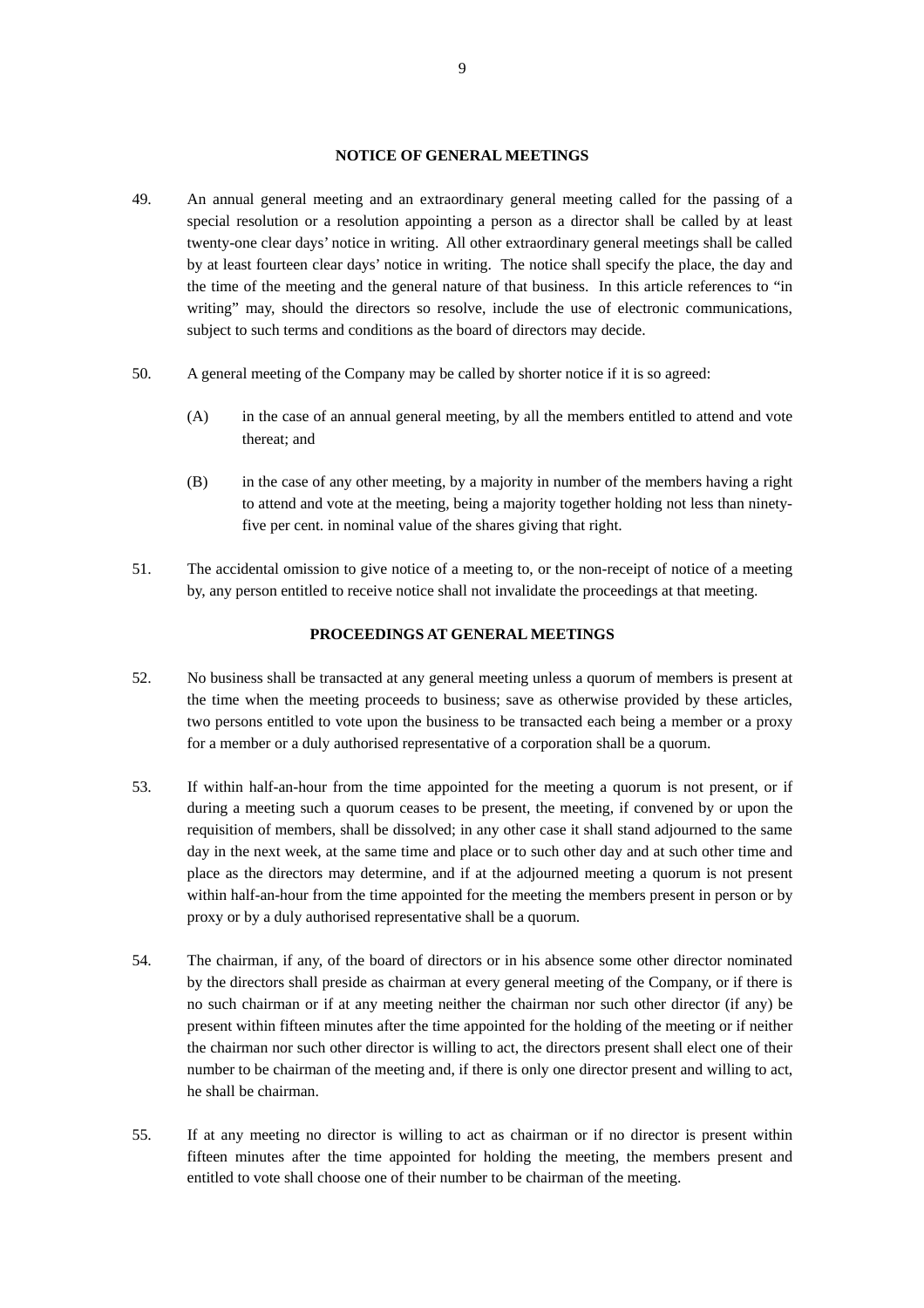- 56. The chairman may, with the consent of any meeting at which a quorum is present (and shall if so directed by the meeting), adjourn the meeting from time to time and from place to place, but no business shall be transacted at any adjourned meeting other than the business which might properly have been transacted at the meeting had the adjournment not taken place. When a meeting is adjourned for thirty days or more, at least seven clear days' notice shall be given specifying the time and place of the adjourned meeting and the general nature of the business to be transacted. Save as aforesaid it shall not be necessary to give any such notice of an adjournment or of the business to be transacted at an adjourned meeting.
- 57. At any general meeting a resolution put to the vote of the meeting shall be decided on a show of hands unless a poll is (before or on the declaration of the result of the show of hands) demanded. Subject to the provisions of the Act, a poll may be demanded:
	- (A) by the chairman; or
	- (B) by at least three members having the right to vote at the meeting, present in person or by proxy; or
	- (C) by any member or members present in person or by proxy and representing not less than one-tenth of the total voting rights of all the members having the right to vote at the meeting; or
	- (D) by a member or members holding shares in the Company conferring a right to vote at the meeting being shares on which an aggregate sum has been paid up equal to not less than one-tenth of the total sum paid up on all the shares conferring that right.
- 58. Unless a poll is duly demanded a declaration by the chairman that a resolution has on a show of hands been carried or carried unanimously, or by a particular majority, or lost, or not carried by a particular majority, and an entry to that effect in the book containing the minutes of the proceedings of the meeting shall be conclusive evidence of the fact without proof of the number or proportion of the votes recorded in favour of or against such resolution.
- 59. The demand for a poll may, before the poll is taken, be withdrawn but only with the consent of the chairman, and a demand so withdrawn shall not be taken to have invalidated the result of a show of hands declared before the demand was made.
- 60. Except as provided in article 63, a poll shall be taken in such manner as the chairman directs and he may appoint scrutineers (who need not be members) and fix a time and a place for declaring the result of the poll. The result of the poll shall be deemed to be the resolution of the meeting at which the poll was demanded.
- 61. In the case of an equality of votes, whether on a show of hands or on a poll, the chairman of the meeting at which the show of hands takes place or at which the poll is demanded, shall be entitled to an additional or casting vote.
- 62. A poll demanded on the election of a chairman or on a question of adjournment shall be taken forthwith. A poll demanded on any other question shall be taken either forthwith or at such time and place as the chairman of the meeting directs (not being more than thirty days after the poll is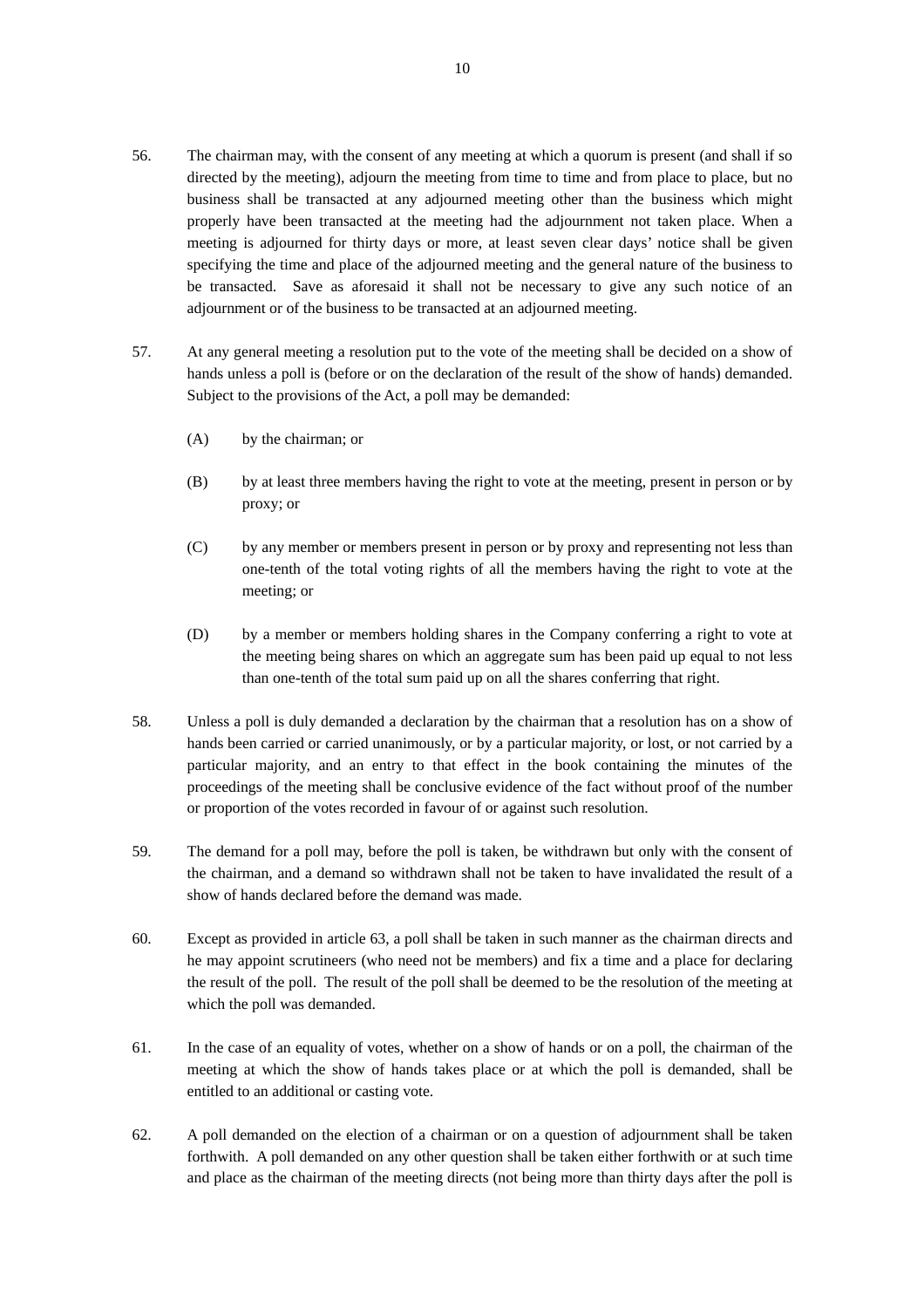demanded). It shall not be necessary (unless the chairman otherwise directs) for notice to be given of a poll. Any business other than the question on which a poll has been demanded may be proceeded with pending the taking of the poll.

63. A director shall, notwithstanding that he is not a member, be entitled to attend and speak at any general meeting and at any separate meeting of the holders of any class of shares in the Company. The chairman may invite any person to attend and speak at any general meeting of the Company where he considers that this will assist in the deliberations of the meeting.

#### **RESOLUTIONS**

64. Subject to the provisions of the Act, a resolution in writing signed by or on behalf of all the members for the time being entitled to receive notice of and to attend and vote at general meetings (or being corporations by their duly authorised representatives) shall be as valid and effective as if the same had been passed at a general meeting of the Company duly convened and held and may consist of several instruments in the like form each executed by or on behalf of one or more members. In this article references to, "in writing", may include the use of electronic communications subject to such terms and conditions as the board of directors may decide.

#### **VOTES OF MEMBERS**

- 65. Subject to any rights or restrictions for the time being attached to any class or classes of shares, on a show of hands every member who (being an individual) is present in person or (being a corporation) is present by a duly authorised representative shall have one vote. Proxies cannot vote on a show of hands. On a poll every member present in person or by proxy shall have one vote for each share of which he is the holder.
- 66. In the case of joint holders the vote of the senior who tenders a vote, whether in person or by proxy, shall be accepted to the exclusion of the votes of the other joint holders; and for this purpose seniority shall be determined by the order in which the names stand in the register of members.
- 67. A member in respect of whom an order has been made by any court having jurisdiction (whether in the United Kingdom or elsewhere) in matters concerning mental disorder may vote, whether on a show of hands or on a poll, by his receiver, curator bonis or other person authorised in that behalf, and any such receiver, curator bonis or other person may, on a poll, vote by proxy. Evidence to the satisfaction of the directors of the authority of the person claiming to exercise the right to vote shall be deposited at the office, or at such other place as is specified in accordance with these articles for the deposit of instruments of proxy, not less than forty-eight hours before the time appointed for holding the meeting or adjourned meeting at which the right to vote is to be exercised and in default the right to vote shall not be exercisable.
- 68. No member shall be entitled to vote at any general meeting or at any separate meeting of the holders of any class of shares in the Company, either in person or by proxy, in respect of any shares held by him unless all calls or other sums presently payable by him in respect of that share have been paid.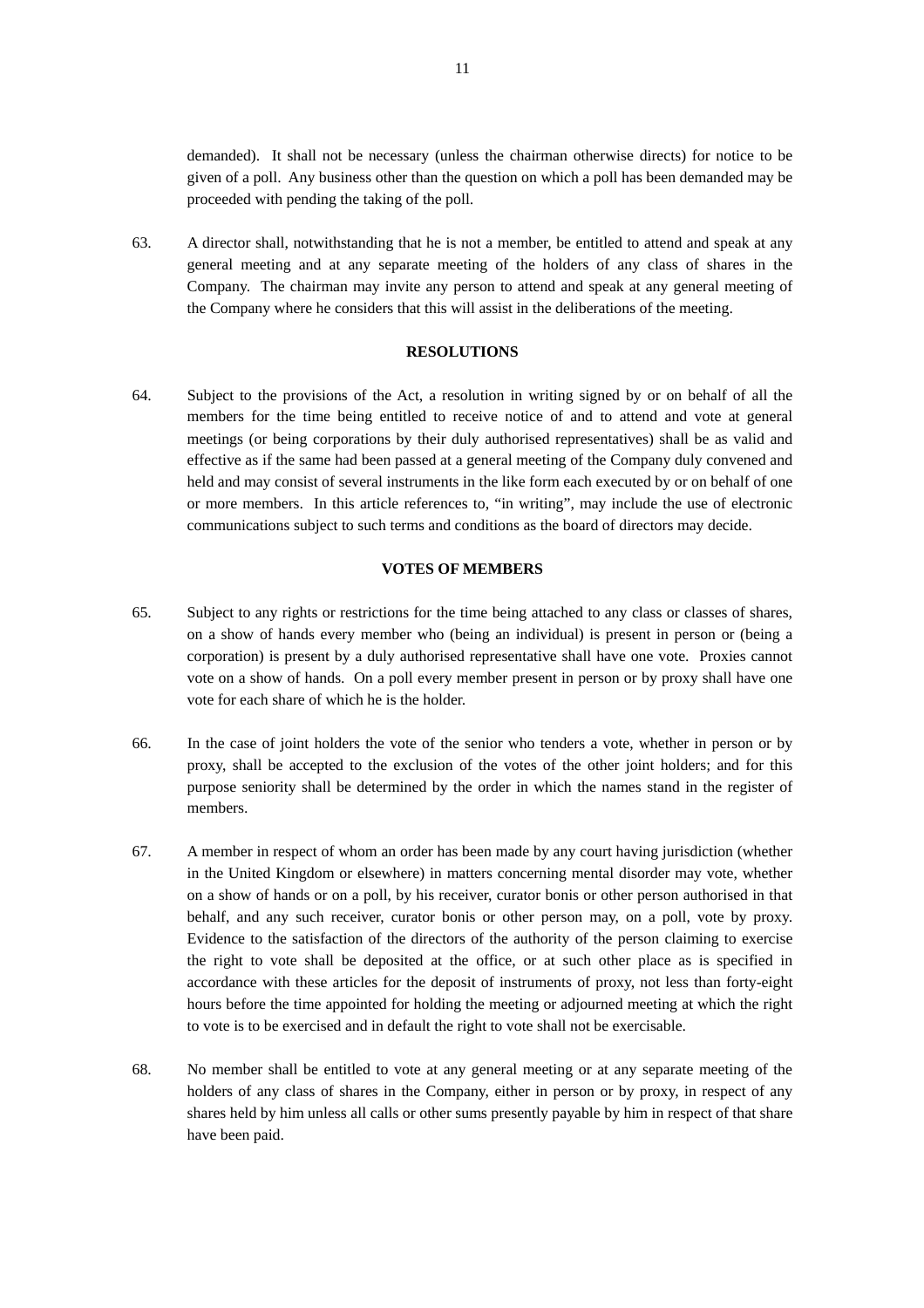- 69. No objection shall be raised to the qualification of any voter except at the meeting or adjourned meeting at which the vote objected to is given or tendered, and every vote not disallowed at such meeting shall be valid for all purposes. Any such objection made in due time shall be referred to the chairman of the meeting, whose decision shall be final and conclusive.
- 70. On a poll votes may be given either personally or by proxy. A member may appoint more than one proxy to attend on the same occasion and if he does he shall specify the number of shares in respect of which each proxy is entitled to exercise the related votes and shall ensure that no proxy is appointed to exercise the votes which any other proxy has been appointed by that member to exercise. The appointment of a proxy shall not preclude a member from attending and voting in person at a meeting or poll concerned.
- 71. The appointment of a proxy shall be in writing signed by the appointor or his duly authorised attorney or, if the appointor is a corporation, shall either be executed under seal or signed by an officer, attorney or other person authorised to sign it. A proxy need not be a member of the Company. In this article references to "in writing" may, should the directors so resolve, include the use of electronic communications, subject to such terms and conditions as the board of directors may decide.
- 72. The appointment of a proxy and the power of attorney or other authority, if any, under which it is executed or a notarially certified copy of that power or authority or in some other way approved by the directors shall:
	- (A) in the case of an appointment which is not contained in an electronic communication, be deposited at the office of the Company or at such other place within the United Kingdom as is specified for that purpose in the notice convening the meeting or in any instrument of proxy sent out by the Company in relation to the meeting, not less than forty-eight hours before the time for holding the meeting or adjourned meeting, at which the person named in the instrument proposes to vote;
	- (B) in the case of an appointment contained in an electronic communication, where an address has been specified for the purpose of receiving electronic communications in the notice convening the meeting or in any instrument of proxy sent by the Company in relation to the meeting or in any invitation contained in an electronic communication to appoint a proxy issued by the Company in relation to the meeting, be received at such address not less than forty-eight hours before the time for holding the meeting or adjourned meeting, at which the person named in the appointment proposes to vote; or
	- (C) in the case of a poll taken subsequently to the date of the meeting or adjourned meeting, be received as aforesaid not less than twenty-four hours before the time appointed for the taking of the poll,

and an appointment of a proxy which is not deposited, delivered or received in a manner so permitted shall be treated as invalid. When two or more valid but differing appointments of a proxy are received in respect of the same share for use at the same meeting, the one which is received last (regardless of its date or of the date of the signature) shall be treated as replacing and revoking the others as regards that share; if the Company is unable to determine which was last received, none of them shall be treated as valid in respect of that share. In this article,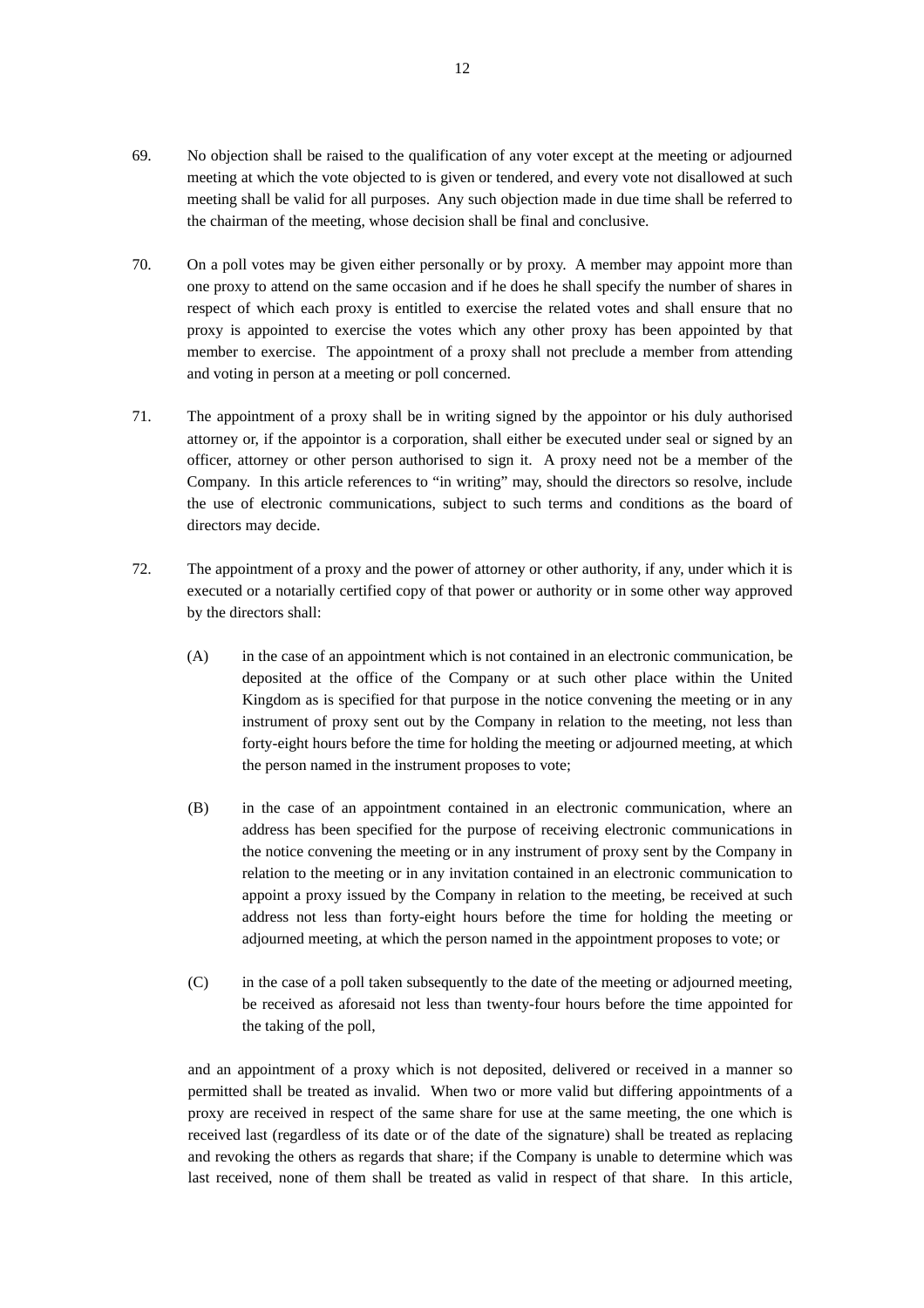"address", in relation to electronic communications, includes any number of addresses used for the purpose of such communications.

73. The appointment of a proxy shall be in the following form, or in any other form which is usual or which the directors may allow:

#### **The Cayzer Trust Company Limited**

|      | $\cdot$ T/We                                                  |        |         |             |   |       |          |
|------|---------------------------------------------------------------|--------|---------|-------------|---|-------|----------|
|      | of                                                            |        |         |             |   |       |          |
|      | in the county of                                              |        |         |             | , | being | a        |
|      | member/members                                                | of     | the     | above-named |   |       | Company, |
|      | hereby                                                        |        |         |             |   |       | appoint  |
|      | of                                                            |        |         |             |   |       |          |
|      | <b>or</b>                                                     |        | failing |             |   |       | him      |
|      | of                                                            |        |         |             |   |       |          |
|      | as my/our proxy to vote in my/our name[s] on my/our behalf at |        |         |             |   |       |          |
| the  |                                                               |        |         |             |   |       |          |
|      | annual/extraordinary general meeting of the Company to be     |        |         |             |   |       |          |
| held |                                                               |        |         |             |   |       | on       |
|      | the                                                           | day of |         | 20          |   |       | and      |
|      | at any adjournment thereof.                                   |        |         |             |   |       |          |
|      | Signed this                                                   |        | day of  |             |   |       |          |

- 74. The appointment of a proxy shall be deemed to confer authority to demand or join in demanding a poll and to vote on any amendment of a resolution put to the meeting for which it is given as the proxy thinks fit. The appointment of a proxy shall, unless the contrary is stated in it, be valid as well for any adjournment of the meeting as for the meeting to which it relates.
- 75. A vote given or poll demanded by proxy or by the duly authorised representative of a corporation shall be valid notwithstanding the previous determination of the authority of the person voting or demanding a poll unless notice of the determination was received by the Company at the office or such other place at which the instrument of proxy was duly deposited or, where the appointment of the proxy was contained in an electronic communication, at the address at which such appointment was duly received no later than the last time at which an appointment of proxy should have been received in order to be valid for use at the meeting or adjourned meeting at which the proxy is used. In this article, "address", in relation to electronic communications, includes any number of addresses used for the purpose of such communications.

#### **CORPORATION ACTING BY REPRESENTATIVE**

76. Any corporation which is a member of the Company may by resolution of its directors or other governing body authorise such person as it thinks fit to act as its representative at any meeting of the Company or at any meeting of any class of members of the Company.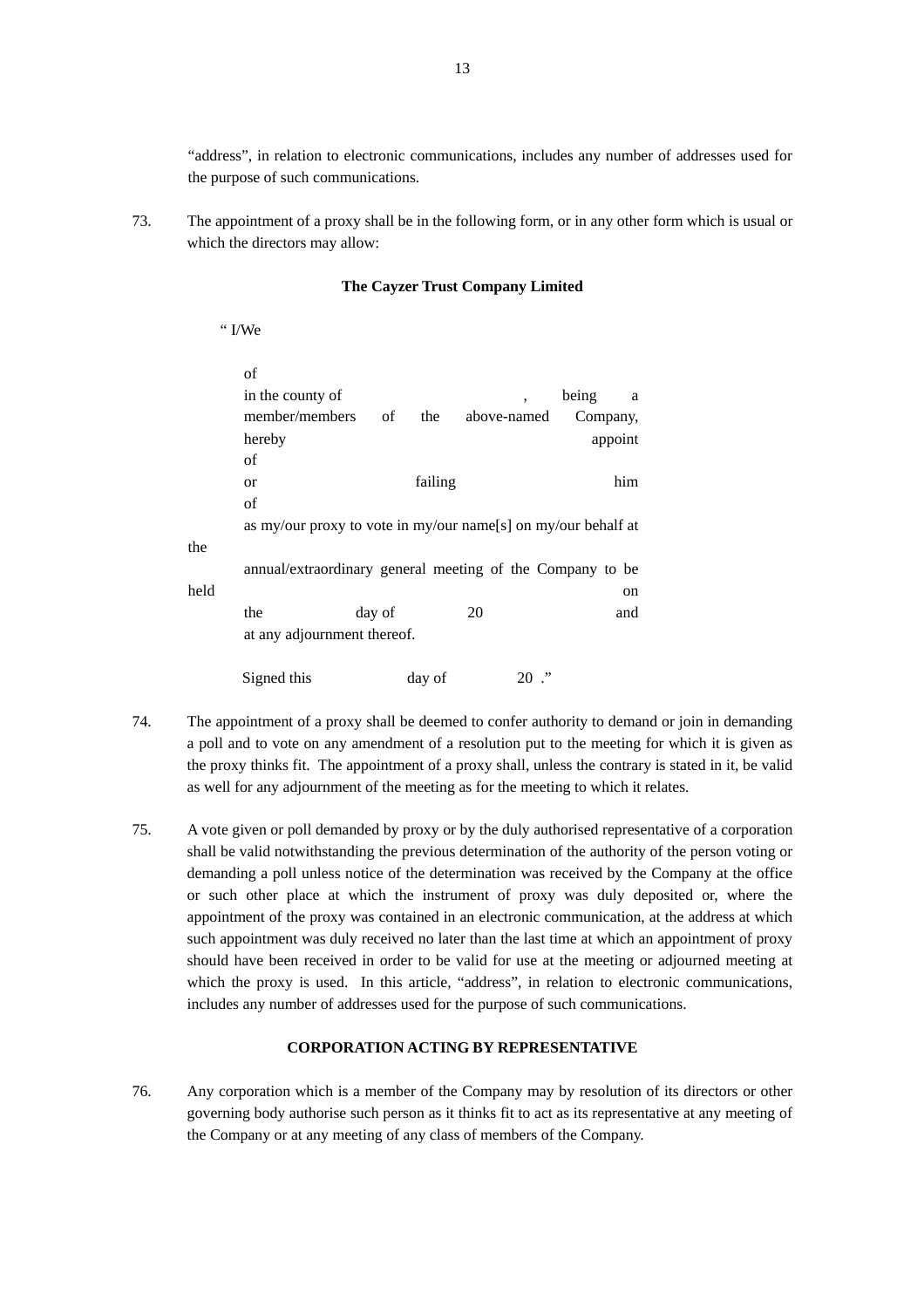#### **DIRECTORS**

- 77. Unless otherwise determined by ordinary resolution, the number of directors (other than alternate directors) shall not be subject to any maximum but shall not be less than two.
- 78. Any director (other than an alternate director) may appoint any other director, or any other person approved by resolution of the directors and willing to act, to be an alternate director and may remove from office an alternate director so appointed by him.
- 79. An alternate director shall be entitled to receive notice of all meetings of directors and of all meetings of committees of directors of which his appointor is a member, to attend and vote at any such meeting at which the director appointing him is not personally present, and generally to perform all of the functions of his appointor as a director in his absence but shall not be entitled to receive any remuneration from the Company for his services as an alternate director. But it shall not be necessary to give notice of such a meeting to an alternate director who is absent from the United Kingdom.
- 80. An alternate director shall cease to be an alternate director if his appointor ceases to be a director; but, if a director retires by rotation or otherwise but is reappointed or deemed to have been reappointed at the meeting at which he retires, any appointment of an alternate director made by him which was in force immediately prior to his retirement shall continue after his reappointment.
- 81. Any appointment or removal of an alternate director shall be by notice to the Company signed by the director making or revoking the appointment or in any other manner approved by the directors.
- 82. Save as otherwise provided in these articles, an alternate director shall be deemed for all purposes to be a director and shall alone be responsible for his own acts and defaults and he shall not be deemed to be the agent of the person appointing him.
- 83. Each of the directors shall be paid a fee at such rate as may from time to time be determined by the board provided that the aggregate of all fees so paid to directors (excluding amounts payable under any other provision of these articles) shall not exceed £150,000 per annum or such higher amount as may from time to time be decided by ordinary resolution of the Company. Any remuneration determined under this article shall be deemed to accrue from day to day.
- 84. The directors may be paid all travelling, hotel and other expenses properly incurred by them in connection with their attendance at meetings of the directors or any committee of the directors or general meetings of the Company or separate meetings of the holders of any class of shares or debentures or otherwise in connection with the discharge of their duties.
- 85. Subject to the provisions of the Act, and provided that he has disclosed to the directors the nature and extent of any material interest of his, a director of the Company may be or become a director or other officer of, or employed by, or a party to any transaction or arrangement with, or otherwise interested in, any company promoted by the Company or in which the Company may be interested as shareholder or otherwise, and no such director shall be accountable to the Company for any remuneration or other benefits received by him as a director or officer of or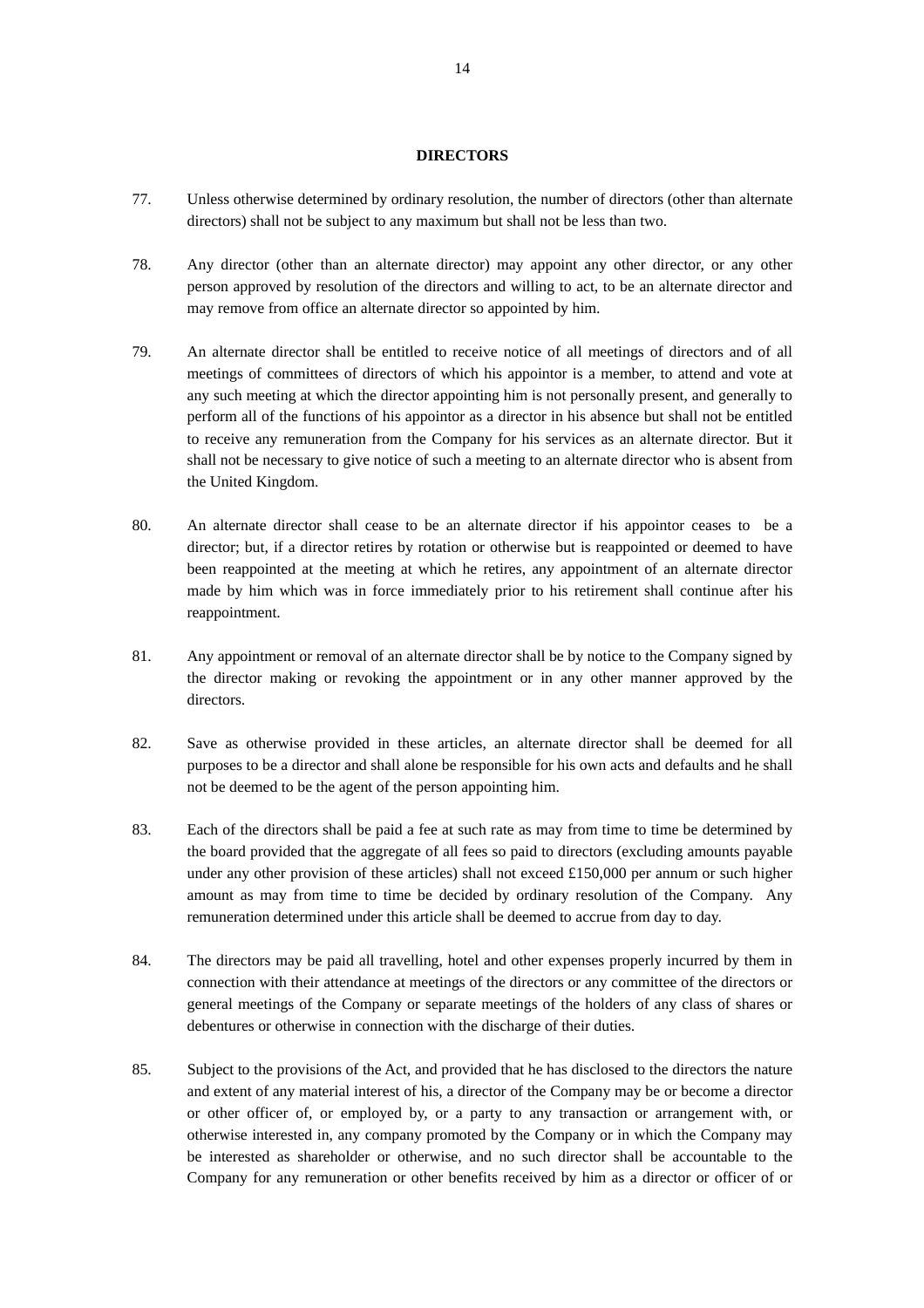employee, or from any such transaction or arrangement, or from his interest in, such other company unless the Company otherwise directs.

#### **BORROWING POWERS**

86. The board of directors may exercise all the powers of the Company to borrow money, and to mortgage or charge its undertaking, property, assets and uncalled capital or any part thereof, and to issue debentures, debenture stock, and other securities, whether outright or as collateral security for any debt, liability or obligation of the Company or of any third party.

#### **POWERS AND DUTIES OF DIRECTORS**

- 87. Subject to the provisions of the Act, the memorandum and these articles and to any directions given by special resolution, the business of the Company shall be managed by the directors, who may exercise all the powers of the Company. No alteration of the memorandum or these articles and no such direction shall invalidate any prior act of the directors which would have been valid if that alteration had not been made or that direction had not been given. The powers given by this article shall not be limited by any special power given to the directors by any other article and a meeting of directors at which a quorum is present may exercise all powers exercisable by the directors.
- 88. The directors may, by power of attorney or otherwise, appoint any company, firm or person or body of persons, whether nominated directly or indirectly by the directors, to be the attorney or attorneys of the Company for such purposes and with such powers, authorities and discretions (not exceeding those vested in or exercisable by the directors under these articles) and for such period and subject to such conditions as they may think fit, and any such powers of attorney may contain such provisions for the protection and convenience of anybody dealing with any such attorney as the directors may think fit and may also authorise any such attorney to delegate all or any of his powers, authorities and discretions vested in him to any other person.
- 89. The Company may exercise all the powers conferred by the Act with regard to having official seals and such powers shall be vested in the directors.
- 90. The Company may exercise the powers conferred by the Act with regard to the keeping of an overseas, local or other register, and the directors may (subject to the provisions of the Act) make and vary such regulations as they may think fit respecting the keeping of any such register.
- 91. A director who to his knowledge is in any way, whether directly or indirectly, interested in a contract or proposed contract with the Company shall declare the nature of his interest at a meeting of the directors at which the question of entering into the contract is first taken into consideration, if he knows his interest then exists, or in any other case at the first meeting of the directors after he knows that he is or has become so interested.
- 92. Save as otherwise provided in these articles a director shall not vote at a meeting of directors or of a committee of directors on any resolution in respect of any contract or arrangement in which he has an interest which is to his knowledge a material interest unless his duty or interest arises only because the case falls within one or more of the following paragraphs: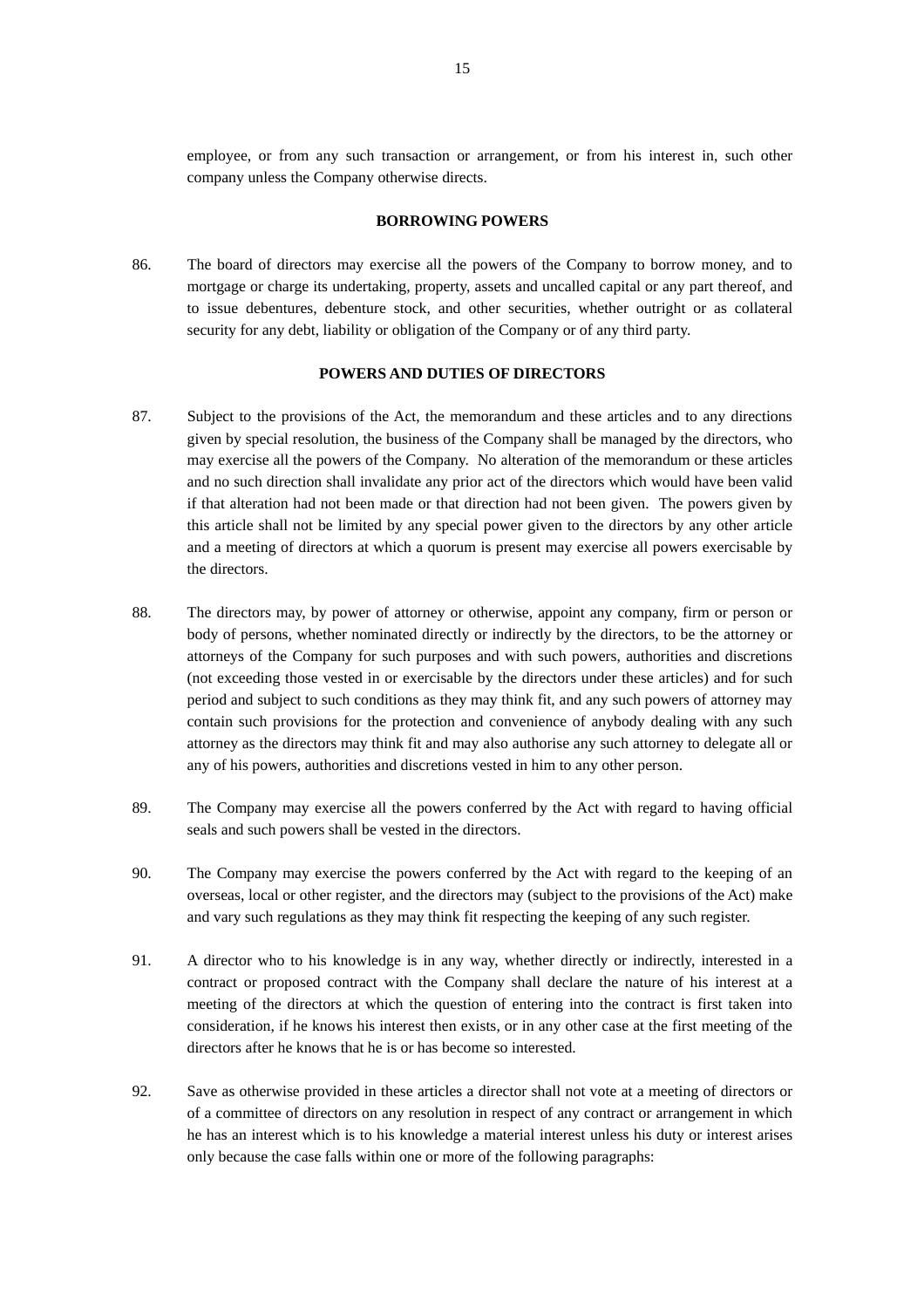- (A) the resolution relates to the giving to him of a guarantee, security or indemnity in respect of money lent to, or an obligation incurred by him for the benefit of the Company or any of its subsidiaries;
- (B) the resolution relates to the giving to a third party of a guarantee, security or indemnity in respect of an obligation of the Company or any of its subsidiaries for which the director has assumed responsibility in whole or in part and whether alone or jointly with others under a guarantee or indemnity or by the giving of security;
- (C) his interest arises by virtue of his subscribing or agreeing to subscribe for any shares, debentures or other securities of the Company or any of its subsidiaries, or by virtue of his being, or intending to become, a participant in the underwriting of an offer of any such shares, debentures, or other securities by the Company or any of its subsidiaries for subscription, purchase or exchange;
- (D) the resolution relates in any way to a retirement benefits scheme which has been approved, or is conditional upon approval by the Board of Inland Revenue for taxation purposes; or
- (E) the resolution relates to a contract or arrangement with any other company in which he is interested only as an officer of the company or as a holder of shares or other securities,

and these prohibitions may at any time be suspended or relaxed to any extent, and either generally or in respect of any particular contract, arrangement or transaction by the Company in general meeting.

- 93. A director shall not be counted in the quorum present at a meeting in relation to a resolution on which he is not entitled to vote.
- 94. A director may hold any other office or place of profit with the Company (other than the office of auditor) in conjunction with his office of director for such period (subject to the provisions of the Act) and on such terms as the directors may determine, and may be paid such extra remuneration for so doing (whether by way of salary, commission, participation in profits or otherwise) as the directors may determine, and either in addition to or in lieu of any remuneration provided for or pursuant to any other article.
- 95. Subject to the provisions of the Act and of article 89, no director or proposed or intending director shall be disqualified by his office from contracting with the Company, either with regard to his tenure of any such other office or place of profit or as vendor, purchaser or otherwise, nor shall any such contract or any contract or arrangement entered into by or on behalf of the Company in which any director is in any way interested be liable to be avoided, nor shall any director so contracting or being so interested be liable to account to the Company for any remuneration, profit or other benefit realised by any such contract or arrangement by reason of such director holding that office or of the fiduciary relationship thereby established.
- 96. A director shall not vote on or be counted in the quorum present at any meeting concerning his own appointment, or the settlement or variation of the terms or the termination of his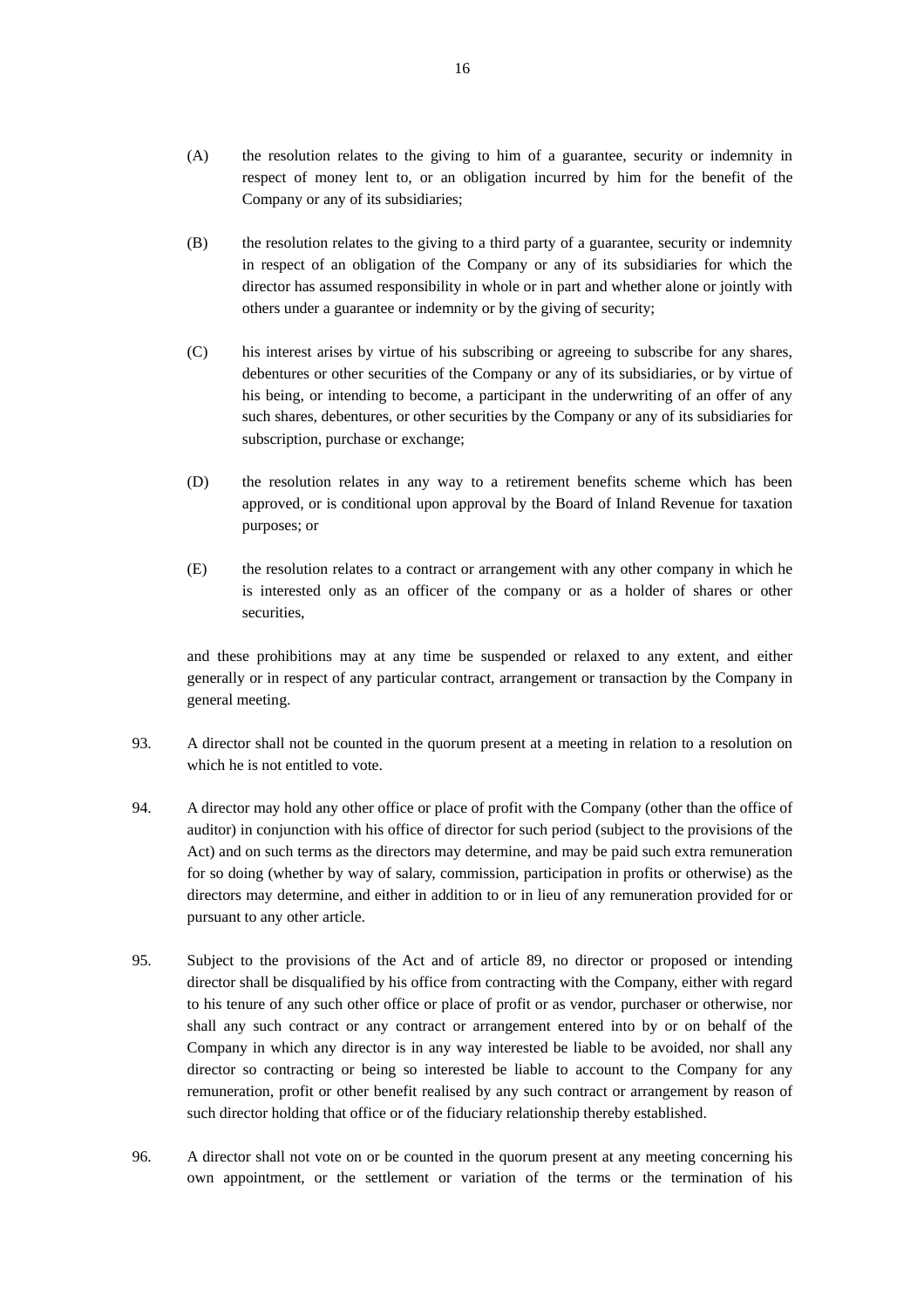appointment, as the holder of any office or place of profit with the Company but, where proposals are under consideration concerning the appointment, or the settlement or variation of the terms or the termination of the appointment, of two or more directors to offices or places of profit with the Company, a separate resolution may be put in relation to each director and in that case each of the directors concerned shall be entitled to vote and be counted in the quorum in respect of each resolution unless it concerns his own appointment or the settlement or variation of the terms or the termination of his own appointment.

- 97. Any director may act by himself or his firm in a professional capacity for the Company (otherwise than as auditor), and he or his firm shall be entitled to remuneration for professional services as if he were not a director.
- 98. If a question arises at a meeting of directors or of a committee of directors as to the right to vote, the question may, before the conclusion of the meeting, be referred to the chairman of the meeting and his ruling in relation to any director other than himself shall be final and conclusive.
- 99. The directors shall cause minutes to be made in books kept for the purpose:
	- (A) of all appointments of officers made by the directors;
	- (B) of the names of the directors present at each meeting of the directors and of any committee of directors; and
	- (C) of all resolutions and proceedings at all meetings of the Company, of the holders of any class of shares in the Company and of the directors, and of committees of directors.
- 100. The directors on behalf of the Company may provide benefits, whether by payment of gratuities or pensions or by insurance or otherwise, for any director who has held but no longer holds any executive office or employment with the Company or to his widow or any person who is or was dependent on him, and may (as well before as after he ceases to hold such office or employment) make contributions to any fund and pay premiums for the purchase or provision of any such benefit.

#### **DISQUALIFICATION OF DIRECTORS**

- 101. Without prejudice to the provisions for retirement by rotation or otherwise contained in these articles, the office of director shall be vacated, if the director:
	- (A) becomes bankrupt or makes any arrangement or composition with his creditors generally; or
	- (B) ceases to be a director by virtue of any provision of the Act or he becomes prohibited by law from being a director; or
	- (C) is, or may be, suffering from mental disorder and either: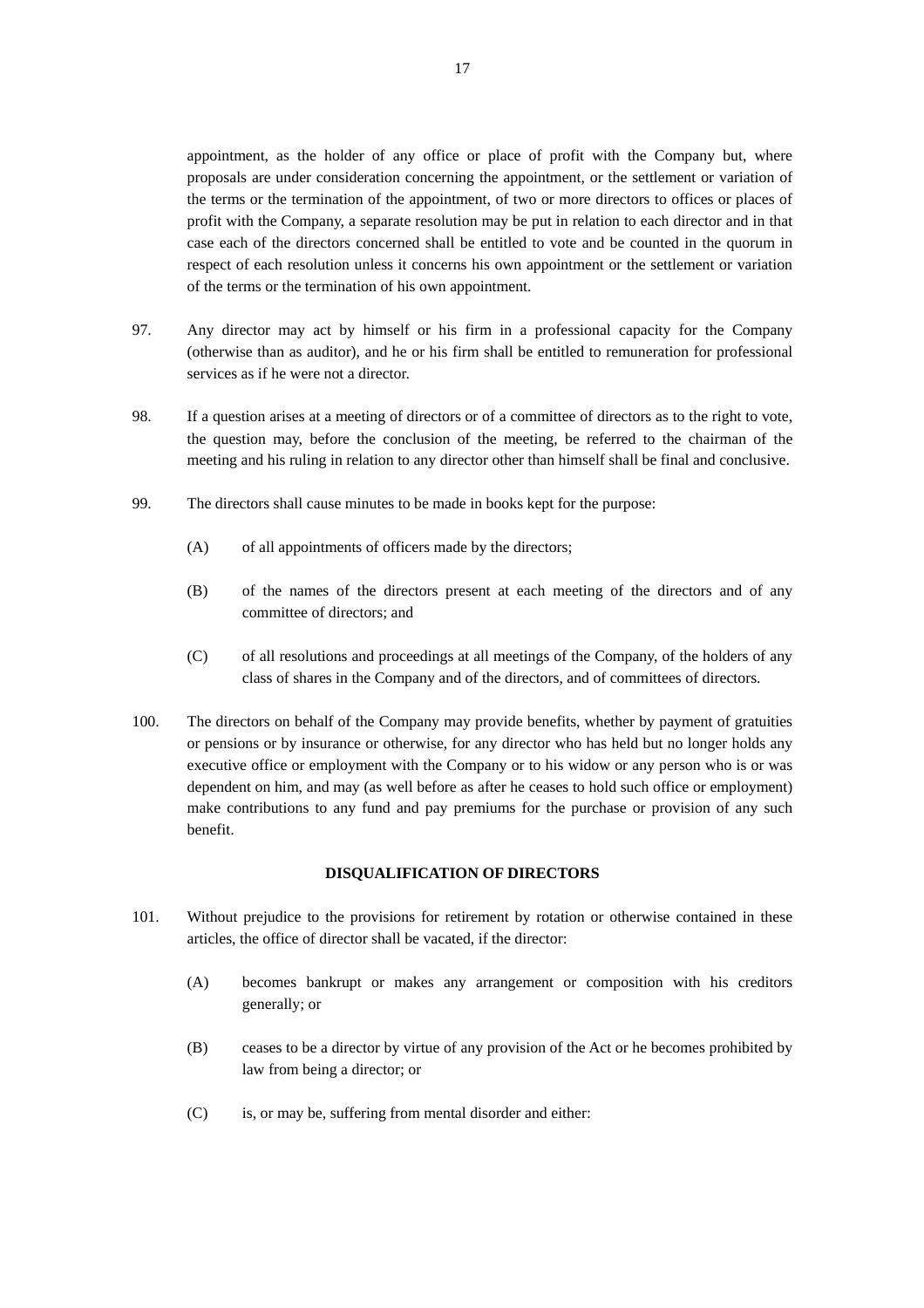- (i) he is admitted to hospital in pursuance of an application for admission for treatment under the Mental Health Act 1983 or, in Scotland, an application for admission under the Mental Health (Scotland) Act 1960; or
- (ii) an order is made by a court having jurisdiction (whether in the United Kingdom or elsewhere) in matters concerning mental disorder for his detention or for the appointment of a receiver, curator bonis or other person to exercise powers with respect to his property or affairs; or
- (D) resigns his office by notice in writing to the Company; or
- (E) shall for more than six consecutive months have been absent without permission of the directors from meetings of the directors held during that period, and the directors resolve that his office be vacated; or
- (F) he is requested to resign in writing by all of the other directors.
- 102. No person shall be disqualified from being appointed or elected to the office of director, and no director shall be required to vacate that office, by reason only of the fact that he has attained the age of 70 years or any other age. It shall not be necessary by reason of a person's age to give special notice under the Act of any resolution in connection with his election. However, any director who is the age of 70 or more shall retire in accordance with these articles.

#### **APPOINTMENT AND RETIREMENT OF DIRECTORS**

- 103. At every annual general meeting a minimum of one-third of the directors who are subject to retirement by rotation shall retire from office, or, if their number is not three or a multiple of three, then the number nearest one-third, shall retire from office; but, if there is only one director who is subject to retirement by rotation, he shall retire.
- 104. Subject to the provisions of the Act, the directors to retire by rotation shall be those who have been longest in office since their last appointment or reappointment, but as between persons who became or were last reappointed directors on the same day those to retire shall (unless they otherwise agree among themselves) be determined by lot.
- 105. Subject to the provisions of these articles, a director who retires (whether by rotation or otherwise) at an annual general meeting may, if willing to act, be reappointed. If he is not reappointed, he shall retain office until the meeting appoints someone in his place, or if it does not do so, until the end of the meeting.
- 106. If the Company, at the meeting at which a director retires by rotation, does not fill the vacated office by electing a person thereto, the retiring director shall, if willing to act, be deemed to have been reappointed, unless at such meeting it is expressly resolved not to fill such vacated office or unless a resolution for the reappointment of such director shall have been put to the meeting and lost.
- 107. No person other than a director retiring at the meeting (whether by rotation or otherwise) shall be appointed or reappointed a director at any general meeting unless: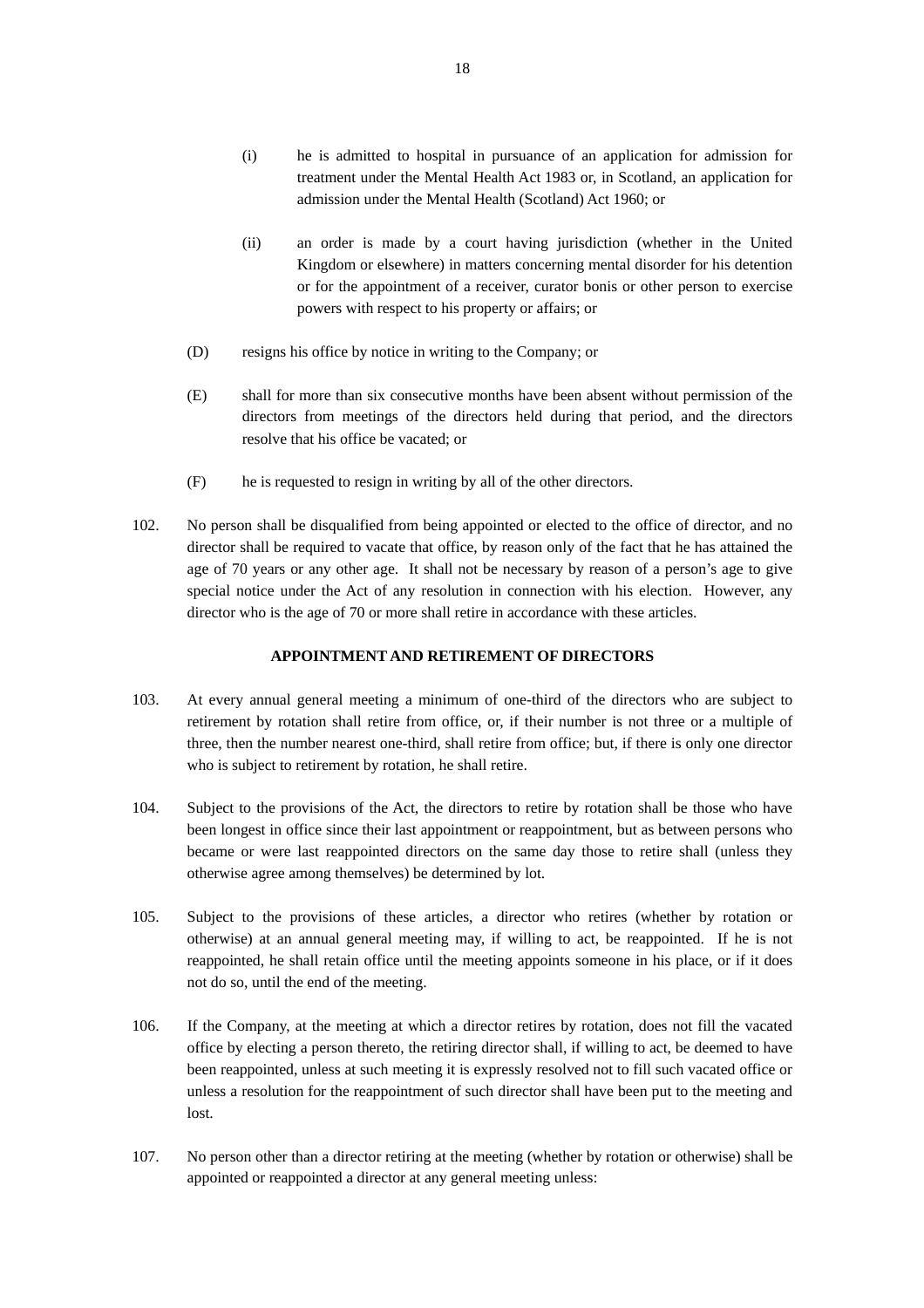- (A) he is recommended by the directors; or
- (B) not less than fourteen or more than thirty-five clear days before the date appointed for the meeting there shall have been given to the Company notice in writing executed by a member duly qualified to attend and vote at the meeting for which such notice is given of his intention to propose such person for appointment or reappointment stating particulars which would, if he were so appointed or reappointed, be required to be included in the Company's register of directors, and also notice in writing executed by that person of his willingness to be appointed or reappointed.
- 108. Subject to the provisions of these articles, the Company may from time to time by ordinary resolution appoint a person who is willing to act to be a director, either to fill a vacancy or as an additional director, and may also determine the rotation in which any additional directors are to retire.
- 109. Subject to the provisions of these articles, the directors may appoint any person who is willing to act to be a director, either to fill a vacancy or as an additional director. Any director so appointed shall hold office only until the next following annual general meeting, and shall then be eligible for reappointment but shall not be taken into account in determining the directors who are to retire by rotation at such meeting.

#### **PROCEEDINGS OF DIRECTORS**

- 110. The directors may meet together for the despatch of business, adjourn, and otherwise regulate their meetings as they think fit. Questions arising at a meeting shall be decided by a majority of votes. In case of an equality of votes, the chairman shall have an additional or casting vote. A director may, and the secretary on the requisition of a director shall, at any time summon a meeting of the directors. It shall not be necessary to give notice of a meeting of directors to a director for the time being absent from the United Kingdom. A director who is also an alternate director shall be entitled in the absence of his appointor to a separate vote on behalf of his appointor in addition to his own vote.
- 111. The quorum necessary for the transaction of the business of the directors may be fixed by the directors and unless so fixed at any other number shall be two. A person who holds office only as an alternate director shall, if his appointor is not present, be counted in the quorum.
- 112. The continuing directors or a sole continuing director may act notwithstanding any vacancy in their number, but, if and so long as the number of directors is less than the number fixed by or in accordance with these articles as the necessary quorum of directors, the continuing directors or director may act for the purpose of filling vacancies or of summoning a general meeting of the Company, but for no other purpose.
- 113. The directors may elect one of their number to be chairman of the board of directors and of their meetings and determine the period for which he is to hold office; but if there is no such director holding that office, or if at any meeting the director holding it is unwilling to preside or is not present within five minutes after the time appointed for the meeting, the directors present may appoint one of their number to be chairman of the meeting.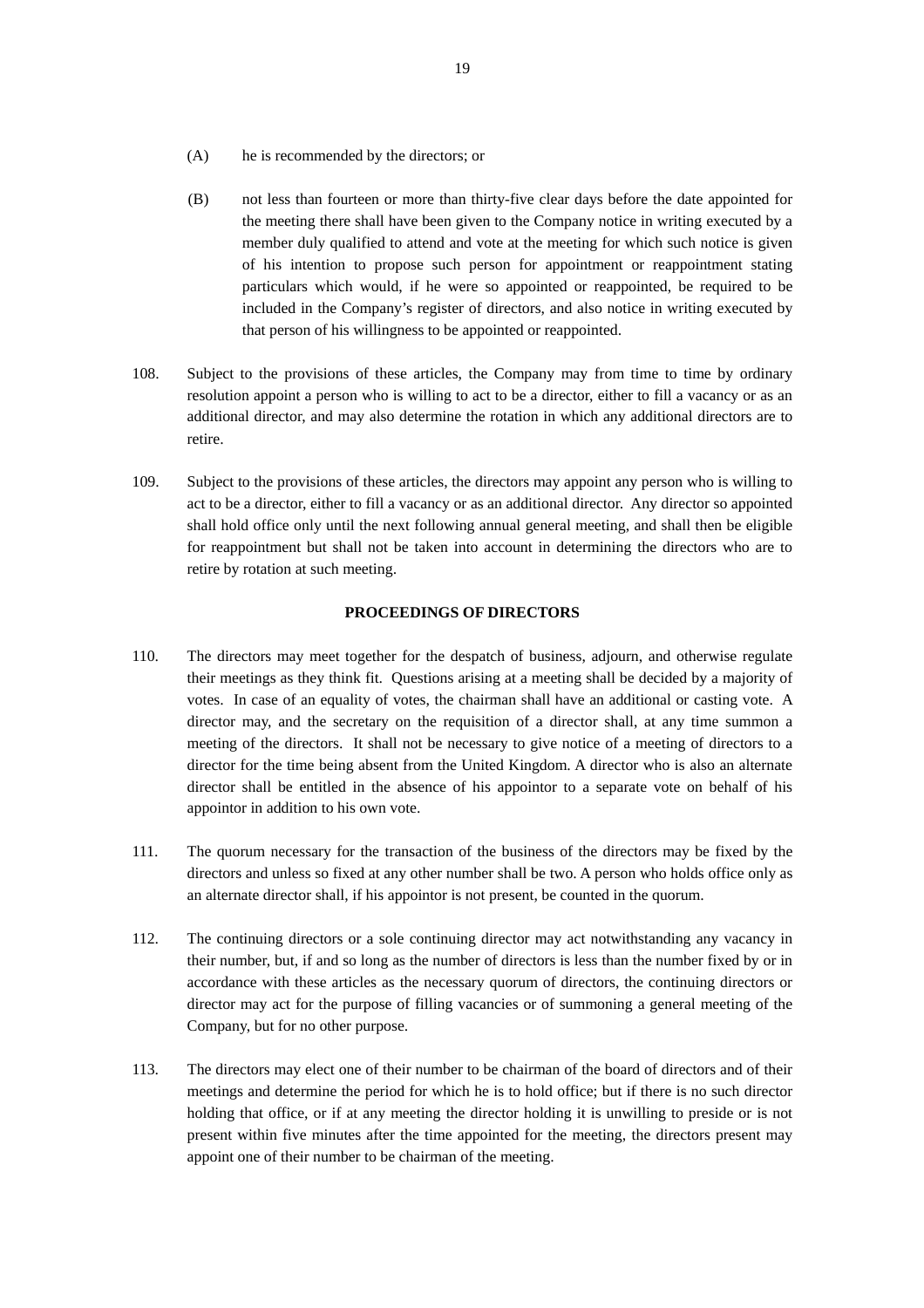- 114. The directors can delegate any of their powers or discretions to committees of one or more persons. If the directors have delegated any power or discretion to a committee, any references in these articles to using that power or discretion include its use by the committee. Any committee must comply with any regulations laid down by the directors. These regulations can require or give voting rights to such people. The proceedings of a committee with two or more members shall be governed by the articles regulating the proceedings of directors so far as they are capable of applying.
- 115. A committee may elect one of their number to be chairman of its meetings; but if there is no such person holding that office, or if at any meeting the person holding it is unwilling to preside or is not present within five minutes after the time appointed for the meeting, the committee members present may appoint one of their number to be chairman of the meeting.
- 116. All acts done by a meeting of the directors, or of a committee of directors, or by a person acting as a director shall, notwithstanding that it be afterwards discovered that there was a defect in the appointment of any director or person acting as aforesaid, or that any of them were disqualified from holding office, or had vacated office, or were not entitled to vote, be as valid as if every such person had been duly appointed and was qualified and had continued to be a director and had been entitled to vote.
- 117. A resolution in writing signed by all the directors for the time being entitled to receive notice of a meeting of the directors or of a committee of the directors shall be as valid and effectual as if it had been passed at a meeting of the directors or (as the case may be) a committee of directors duly convened and held. The resolution may be contained in one document or in several documents in like form each signed by one or more of the directors concerned. In this article references to, "in writing", may include the use of electronic communications, subject to such terms and conditions as the board of directors may decide.
- 118. All or any of the directors may participate in a meeting of the board by means of a conference telephone or any communication equipment which allows all persons participating in the meeting to hear each other. A person so participating shall be deemed to be present in person at the meeting and shall be entitled to vote or be counted in a quorum and accordingly a meeting of the directors may be held where each of those present is in communication with or deemed to be in communication with others by telephone or other communication equipment as aforesaid. A meeting where those present or deemed to be present are in different locations shall be deemed to take place where the largest group of those participating is assembled, or if there is no such group, where the chairman of the meeting is located.

#### **MANAGING DIRECTOR**

119. The directors may from time to time appoint one or more of their number to the office of managing director for such period and on such terms as they think fit, and, subject to the terms of any agreement entered into in any particular case, may revoke such appointment. A director so appointed shall not, whilst holding that office, be subject to retirement by rotation or be taken into account in determining the retirement of directors by rotation, but his appointment shall be automatically terminated if he ceases from any cause to be a director.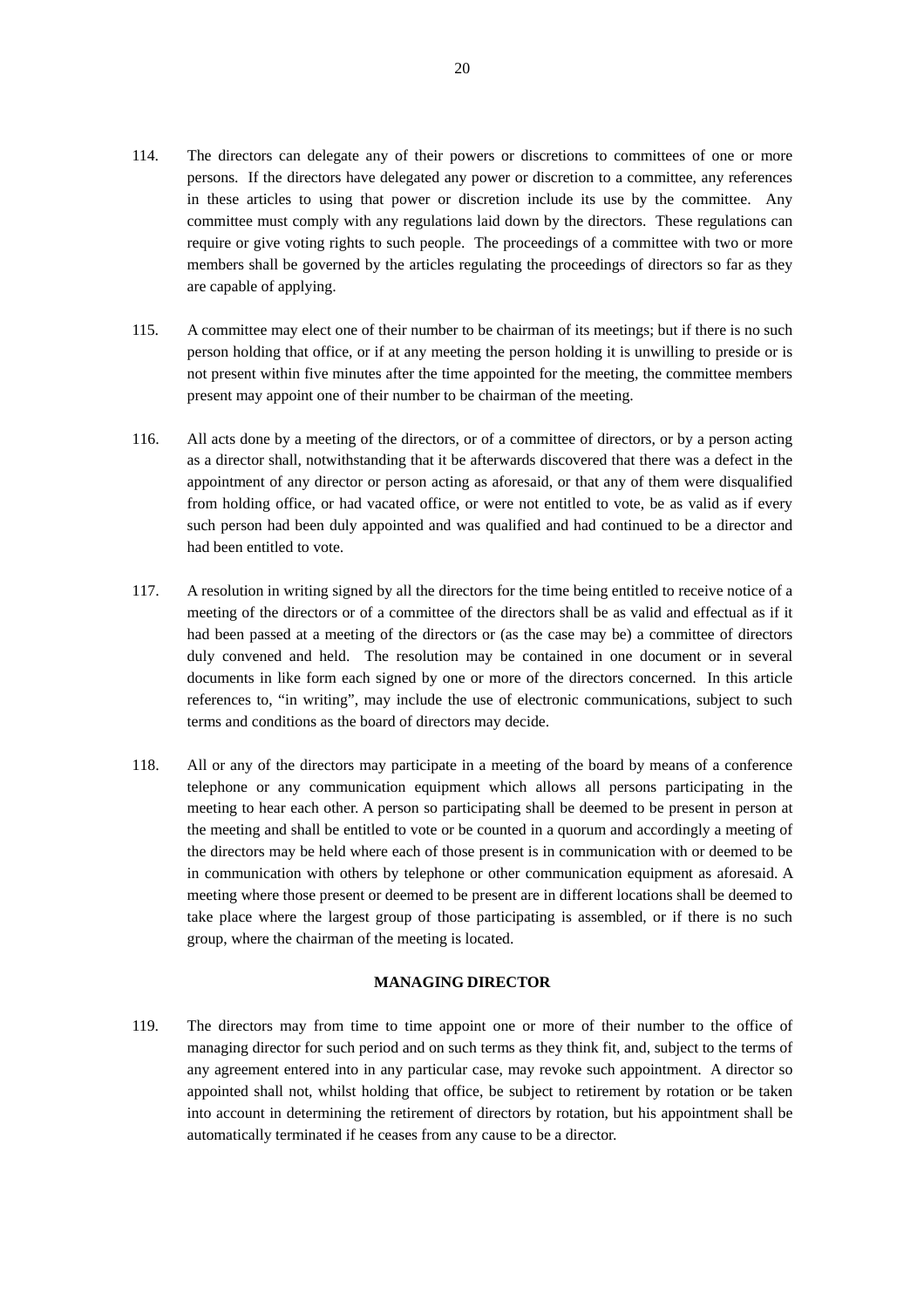120. The directors may delegate to any managing director any of the powers exercisable by them as they consider desirable to be exercised by him and subject to any terms and conditions and restrictions they may impose, and either collaterally with or to the exclusion of their own powers and may revoke, withdraw, alter or vary all or any such powers.

#### **SECRETARY**

121. Subject to the provisions of the Act, the secretary shall be appointed by the directors for such term, at such remuneration and upon such conditions as they may think fit; and any secretary so appointed may be removed by them.

#### **THE SEAL**

122. The seal shall only be used by the authority of the directors or of a committee of directors authorised by the directors. The directors may determine who shall sign any instrument to which the seal is affixed and unless otherwise so determined it shall be signed by a director and by the secretary or by a second director.

#### **DIVIDENDS AND RESERVE**

- 123. Subject to the provisions of the Act, the Company may by ordinary resolution declare dividends in accordance with the respective rights of the members, but no dividend shall exceed the amount recommended by the directors.
- 124. Subject to the provisions of the Act, the directors may from time to time pay to the members such interim dividends as appear to the directors to be justified by the profits of the Company available for distribution.
- 125. The directors may, before recommending any dividend, set aside out of the profits of the Company such sums as they think proper as a reserve or reserves which shall, at the discretion of the directors, be applicable for any purpose to which the profits of the Company may be properly applied, and pending such application may, at the like discretion, either be employed in the business of the Company or be invested in such investments (other than shares of the Company) as the directors may from time to time think fit. The directors may also without placing the same to reserve carry forward any profits which they may think prudent not to declare.
- 126. Except as otherwise provided by the rights attached to shares, all dividends shall be declared and paid according to the amounts paid or credited as paid up on the shares in respect of which the dividend is paid, but no amount paid or credited as paid up on a share in advance of calls shall be treated for the purposes of this article as paid on the share. All dividends shall be apportioned and paid proportionately to the amounts paid or credited as paid up on the shares during any portion or portions of the period in respect of which the dividend is paid; but if any share is issued on terms providing that it shall rank for dividend as from a particular date such share shall rank for dividend accordingly.
- 127. The directors may deduct from any dividend payable to any member all sums of money (if any) presently payable by him to the Company on account of calls or otherwise in relation to the shares of the Company.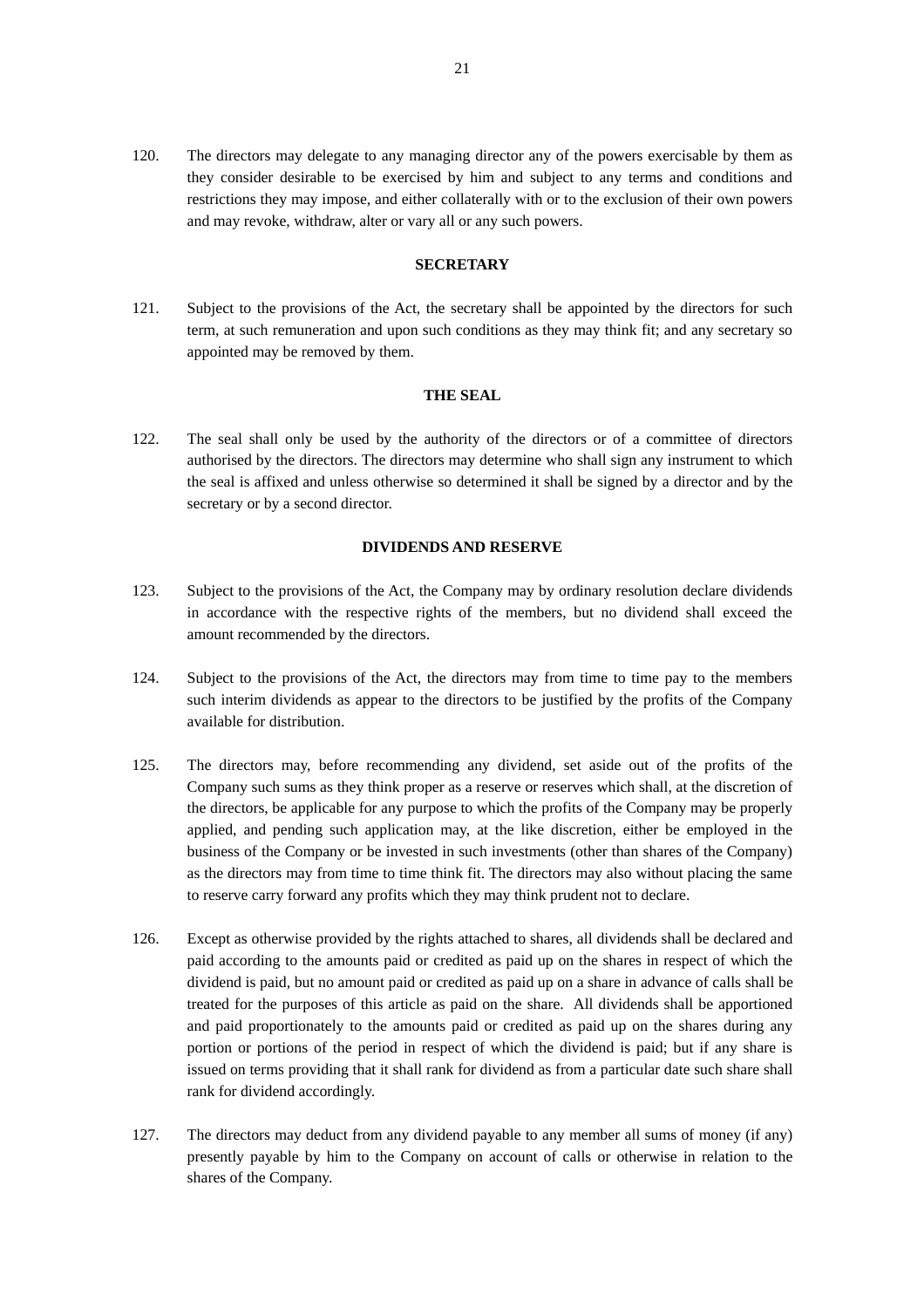- 128. Any general meeting declaring a dividend or bonus may, upon the recommendation of the directors, direct that payment of such dividend or bonus be satisfied wholly or partly by the distribution of specific assets and in particular of paid-up shares, debentures or debenture stock of any other company or in any one or more of such ways, and where any difficulty arises in regard to such distribution, the directors may settle the same, and in particular may issue fractional certificates and fix the value for distribution of such specific assets or any part thereof and may determine that cash payments shall be made to any members upon the footing of the value so fixed in order to adjust the rights of all members, and may vest any such specific assets in trustees.
- 129. Any dividend, interest or other moneys, payable in cash in respect of a share may be paid by cheque or warrant sent by post directed to the registered address of the holder or, if two or more persons are the holders of the share or are jointly entitled to it by reason of the death or bankruptcy of the holder, to the registered address of that one of those persons who is first named on the register of members or to such person and to such address as the person or persons entitled may in writing direct. Every such cheque or warrant shall be made payable to the order of the person or persons or to such other person as the person or persons entitled may in writing direct and payment of the cheque or warrant shall be a good discharge to the Company. Any joint holder or other person jointly entitled to a share as aforesaid may give effectual receipts for any dividends, bonuses or other moneys payable in respect of the share.
- 130. No dividend or other moneys payable in respect of a share shall bear interest against the Company unless otherwise provided by the rights attached to the share.
- 131. Any dividend which has remained unclaimed for twelve years from the date when it becomes due for payment shall, if the directors so resolve, be forfeited and cease to remain owing by the Company.

#### **ACCOUNTS**

- 132. The directors shall cause to be kept accounting records sufficient to show and explain the Company's transactions, and such as to disclose with reasonable accuracy at any time the financial position of the Company at that time, and which accord with the Act.
- 133. The Company's accounting records shall be kept at the office of the Company or at such other place or places as the directors think fit, and shall always be open to the inspection of the directors.
- 134. No member (not being a director) shall in his capacity as such have any right to inspect any accounting records or other book or document of the Company except as conferred by statute or authorised by the directors or by ordinary resolution of the Company in general meeting.

#### **CAPITALISATION OF PROFITS**

135. The Company may by ordinary resolution upon the recommendation of the directors resolve that it is desirable to capitalise any part of the amount for the time being standing to the credit of any reserve or fund (including the profit and loss account) whether or not the same is available for distribution and accordingly that such sum to be capitalised be set free for distribution among the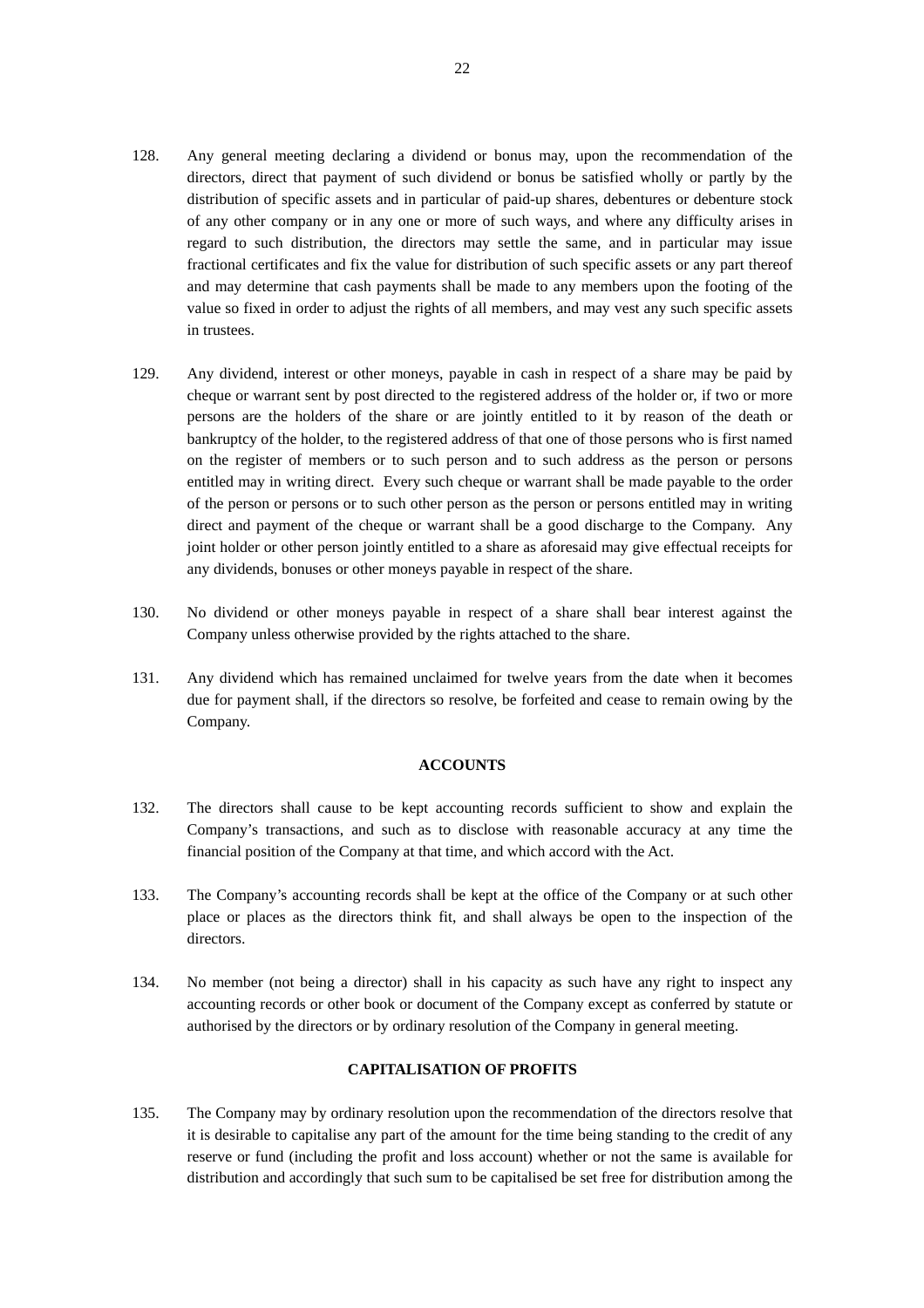members or any class of members who would be entitled to it if it were distributed by way of dividend and in the same proportions, on condition that it is applied either in or towards paying up any amounts for the time being unpaid at the relevant time on any shares in the Company held by such members respectively or in paying up in full unissued shares, debentures or other obligations of the Company to be allotted and distributed credited as fully paid up among such members, or partly in the one way and partly in the other and the directors shall give effect to such resolution.

- 136. A share premium account and a capital redemption reserve and any reserve or fund representing unrealised profits, may, for the purposes of article 130, only be applied in the paying up in full unissued shares to be issued to members of the Company as fully paid.
- 137. Whenever such a resolution as aforesaid shall have been passed the directors shall do all acts and things required to give effect to any distribution of any capitalised reserve or fund and shall have full power to make such provision by the issue of fractional certificates or by payment in cash or otherwise as they think fit for the case of shares or debentures becoming distributable under article 130 in fractions, and also to authorise any person to enter on behalf of all the members entitled thereto into an agreement with the Company providing for the allotment to them respectively, credited as fully paid up, of any further shares or debentures to which they may be entitled upon such capitalisation, or (as the case may require) for the payment up by the Company on their behalf, by the application thereto of their respective proportions of the profits resolved to be capitalised, of the amounts or any part of the amounts remaining unpaid on their existing shares, and any agreement made under such authority shall be effective and binding on all such members.

#### **RECORD DATES**

138. Notwithstanding any other provision of these articles, the Company or the directors may fix any date as the record date for any dividend, distribution, allotment or issue, and such record date may be on or at any time before or after any date on which the dividend, distribution, allotment or issue is declared, paid or made.

#### **NOTICES**

139. Any notice to be given to or by any person pursuant to these articles (other than a notice calling a meeting of the directors) shall be in writing or, if the directors so resolve, shall be given using electronic communications to an address for the time being notified for that purpose to the person giving the notice.

In this article and the next, "address", in relation to electronic communications, includes any number of addresses used for the purposes of such communications.

140. A notice may be given by the Company to any member either personally or by sending it by post in a prepaid envelope to the member at his registered address or by leaving it at that address or by giving it using electronic communications to an address for the time being notified to the Company by the member for that purpose. A member whose registered address is not within the United Kingdom and who gives to the Company a postal address within the United Kingdom at which notices may be given to him shall be entitled to have notices given to him at that address.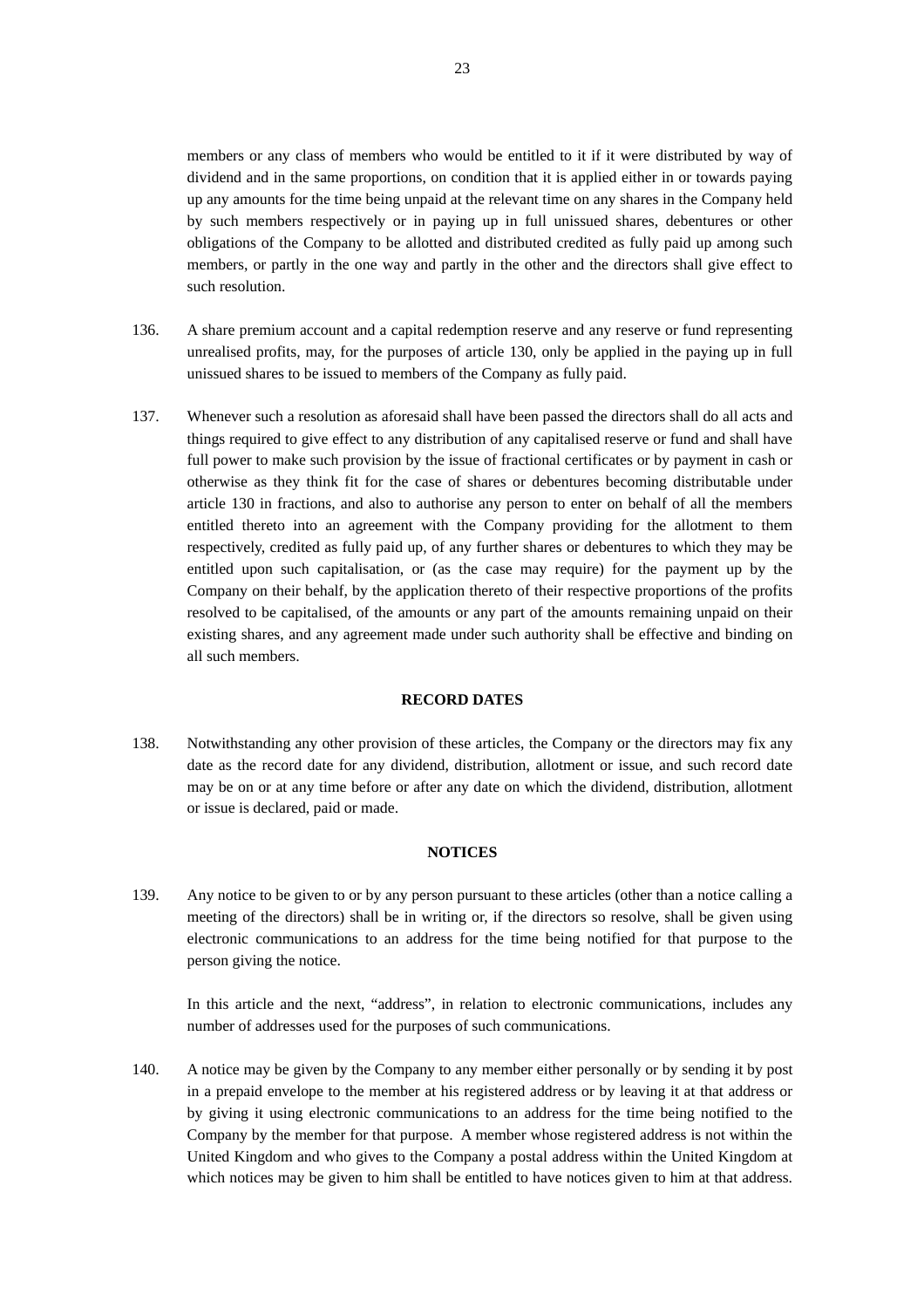Any member whose registered address is not within the United Kingdom and who gives to the Company an address for the purposes of electronic communications may, at the absolute discretion of the board, have notices sent to him at that address. Otherwise no such member shall be entitled to receive any notice from the Company.

- 141. Proof that an envelope containing a notice was properly addressed, prepaid and posted shall be conclusive evidence that the notice was given. Proof that a notice contained in an electronic communication was sent in accordance with guidance issued by the Institute of Chartered Secretaries and Administrators shall be conclusive evidence that the notice was given. A notice shall be deemed to be given at the expiration of forty-eight hours after the envelope containing it was posted or, in the case of a notice contained in an electronic communication, at the expiration of forty-eight hours after the time it was sent.
- 142. A notice may be given by the Company to the joint holders of a share by giving the notice to the joint holder first named in the register of members in respect of the joint holding.
- 143. A member present, either in person or by proxy, at any meeting of the Company or of the holders of any class of shares in the Company shall be deemed to have received notice of the meeting and, where requisite, of the purposes for which it was called.
- 144. Every person who becomes entitled to a share shall be bound by any notice in respect of that share which, before his name is entered in the register of members, has been duly given to a person from whom he derives his title.
- 145. A notice may be given by the Company to the persons entitled to a share in consequence of the death or bankruptcy of a member by sending or delivering it, in any manner authorised by these articles for the giving of notice to a member, addressed to them by name, or by the title of representatives of the deceased, or trustee of the bankrupt, or by any like description, at the address, if any, within the United Kingdom supplied for the purpose by the persons claiming to be so entitled, or (until such an address has been so supplied) by giving the notice in any manner in which the same might have been given if the death or bankruptcy had not occurred.
- 146. Subject to the provisions of these articles and to any restrictions imposed on any shares, notice of every general meeting shall be given in any manner hereinbefore authorised to:
	- (A) every member;
	- (B) every person entitled to a share by reason of the death or bankruptcy of a member where the member but for his death or bankruptcy would be entitled to receive notice of the meeting; and
	- (C) the directors and the auditors for the time being of the Company.

No other person shall be entitled to receive notice of general meetings.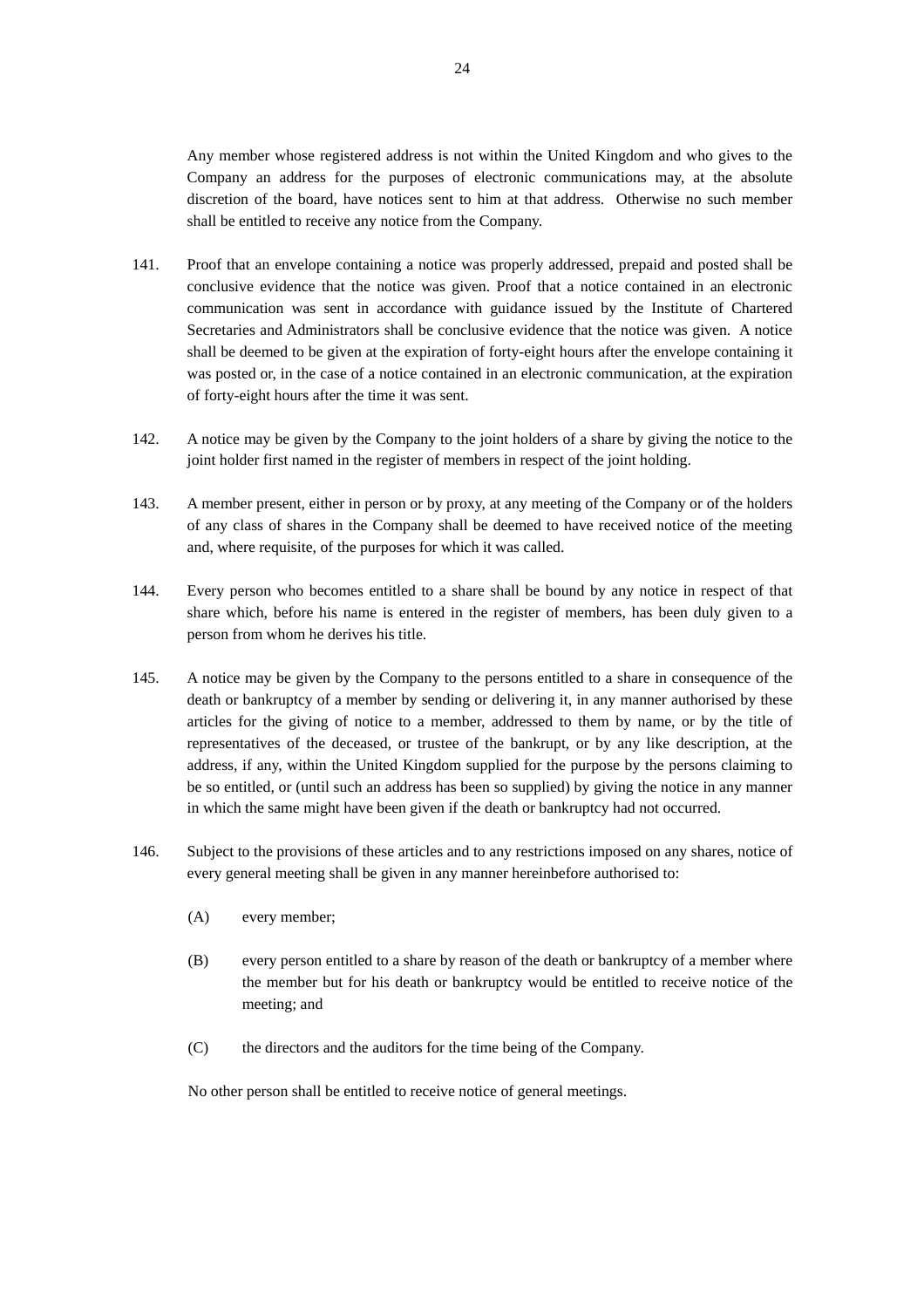#### **WINDING UP**

147. If the Company shall be wound up the liquidator may, with the sanction of an extraordinary resolution of the Company and any other sanction required by the Act, divide among the members in specie or kind the whole or any part of the assets of the Company (whether they shall consist of property of the same kind or not) and may, for such purpose, set such value as he deems fair upon any property to be divided and determine how the division shall be carried out as between the members or different classes of members. Any such resolution may provide for and sanction a distribution of specific assets amongst the members or the several classes of members otherwise than in accordance with their existing rights, but each member shall in that event have the like right of dissent and other ancillary rights as if such resolution were a special resolution passed pursuant to Section 110 of the Insolvency Act, 1986. The liquidator may, with the like sanction, vest the whole or any part of such assets in trustees upon such trusts for the benefit of the contributories as the liquidator, with the like sanction, shall think fit, but no member shall be compelled to accept any shares or other assets upon which there is any liability.

#### **PRESUMPTION WHERE DOCUMENTS DESTROYED**

- 148. The Company can destroy or delete:
	- (A) (i) all transfer forms transferring shares, and documents sent to support a transfer, and any other documents which were the basis for making an entry on the register, after six years from the date of registration;
		- (ii) all dividend and other payments instructions and notifications of a change of address or name, after two years from the date these were recorded; and
		- (iii) all cancelled share certificates, after one year from the date they were cancelled.
	- (B) If the Company destroys or deletes a document under this article, it is conclusively treated as having been a valid and effective document in accordance with the Company's records relating to the document. Any action of the Company in dealing with the document in accordance with its terms before it was destroyed or deleted is conclusively treated as having been properly taken.
	- (C) This article only applies to documents which are destroyed or deleted in good faith and where the Company is not on notice of any claim to which the document may be relevant.
	- (D) This article does not make the Company liable if:
		- (i) it destroys or deletes a document earlier than the time limit referred to in paragraph (A);
		- (ii) it does not comply with the conditions in paragraph (C); or
		- (iii) the Company would not be liable if this article did not exist.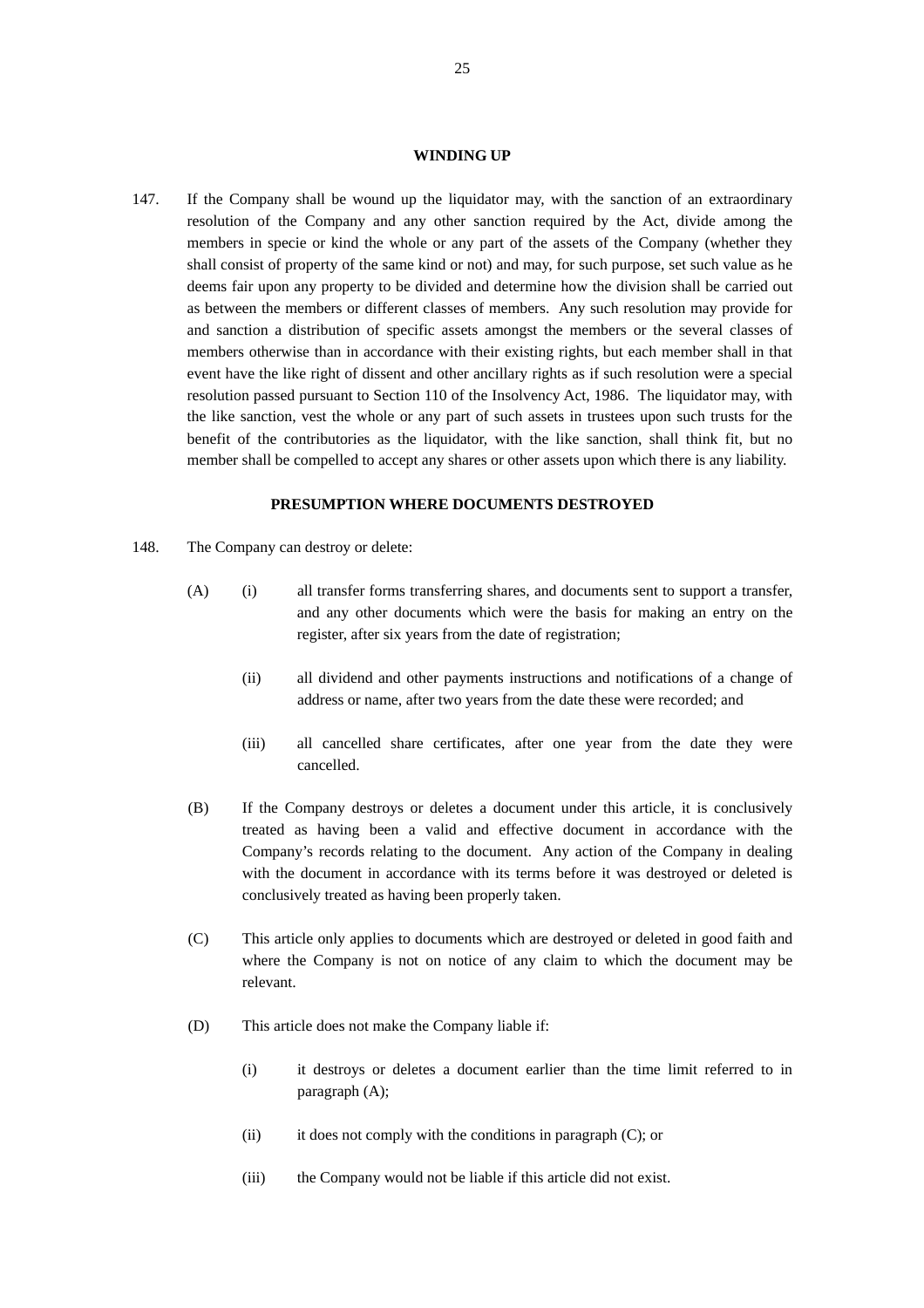(E) This article applies whether a document is destroyed or deleted or disposed of in some other way.

#### **INDEMNITY**

- 149. As far as the legislation allows this, the Company:
	- (A) can indemnify any director or other officer of the Company against any liability;
	- (B) can purchase and maintain insurance against liability of any director or other officer of the Company;
	- (C) will indemnify (but without affecting any indemnity which is otherwise available) every director, secretary and other officer of the Company out of the assets of the Company against any liability incurred by him as a director or other officer in defending any proceedings, whether civil or criminal, which relate to anything done or omitted, or claimed to have been done or omitted, by him as a director or other officer of the Company in which judgment is given in his favour or in which he is acquitted or in connection with any application under any legislation for relief from liability in respect of any such act or omission where relief is granted to him by the court. For the purposes of this article, no person appointed or employed by the Company as an auditor is an officer of the Company.

CA041900025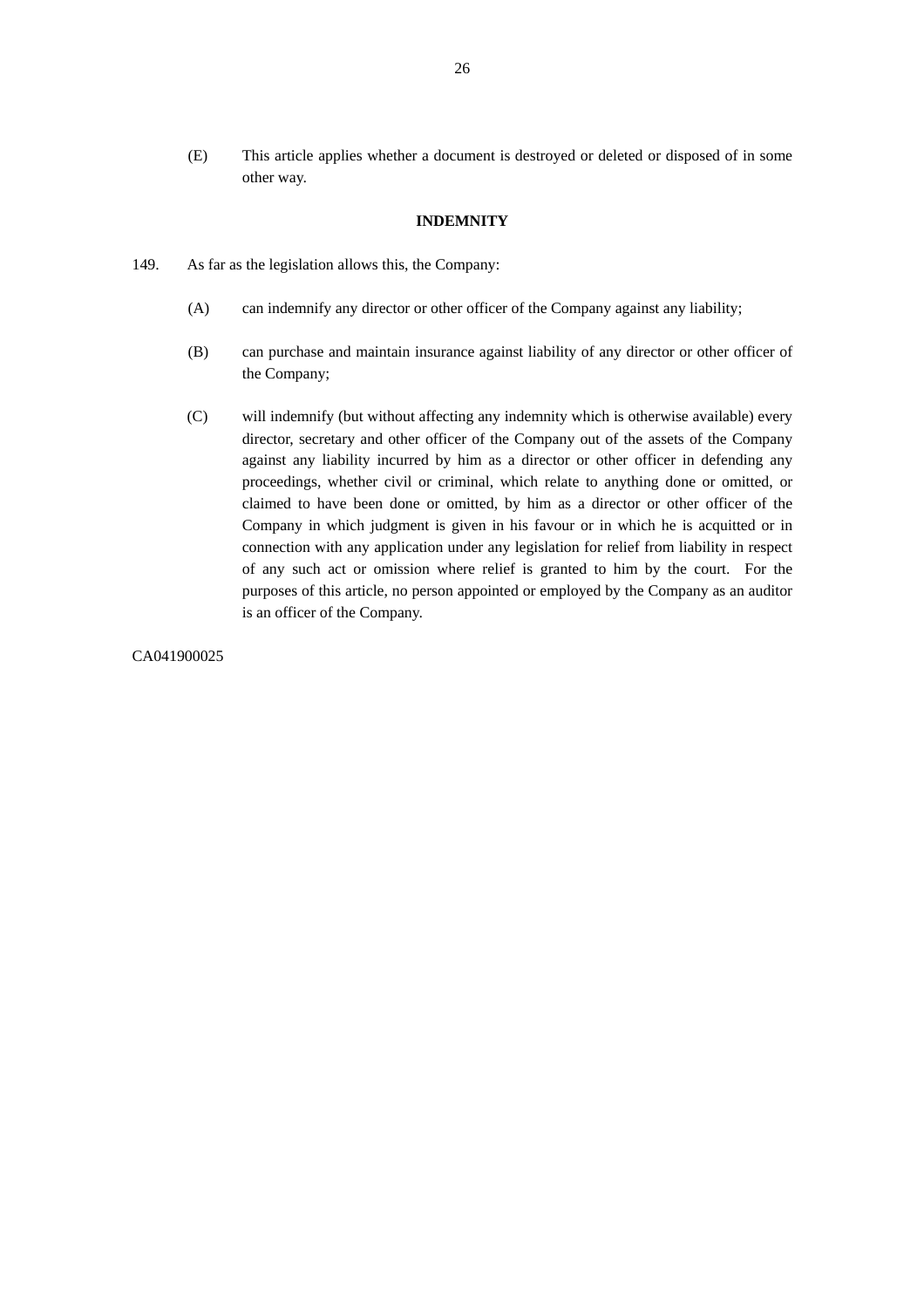## **INDEX**